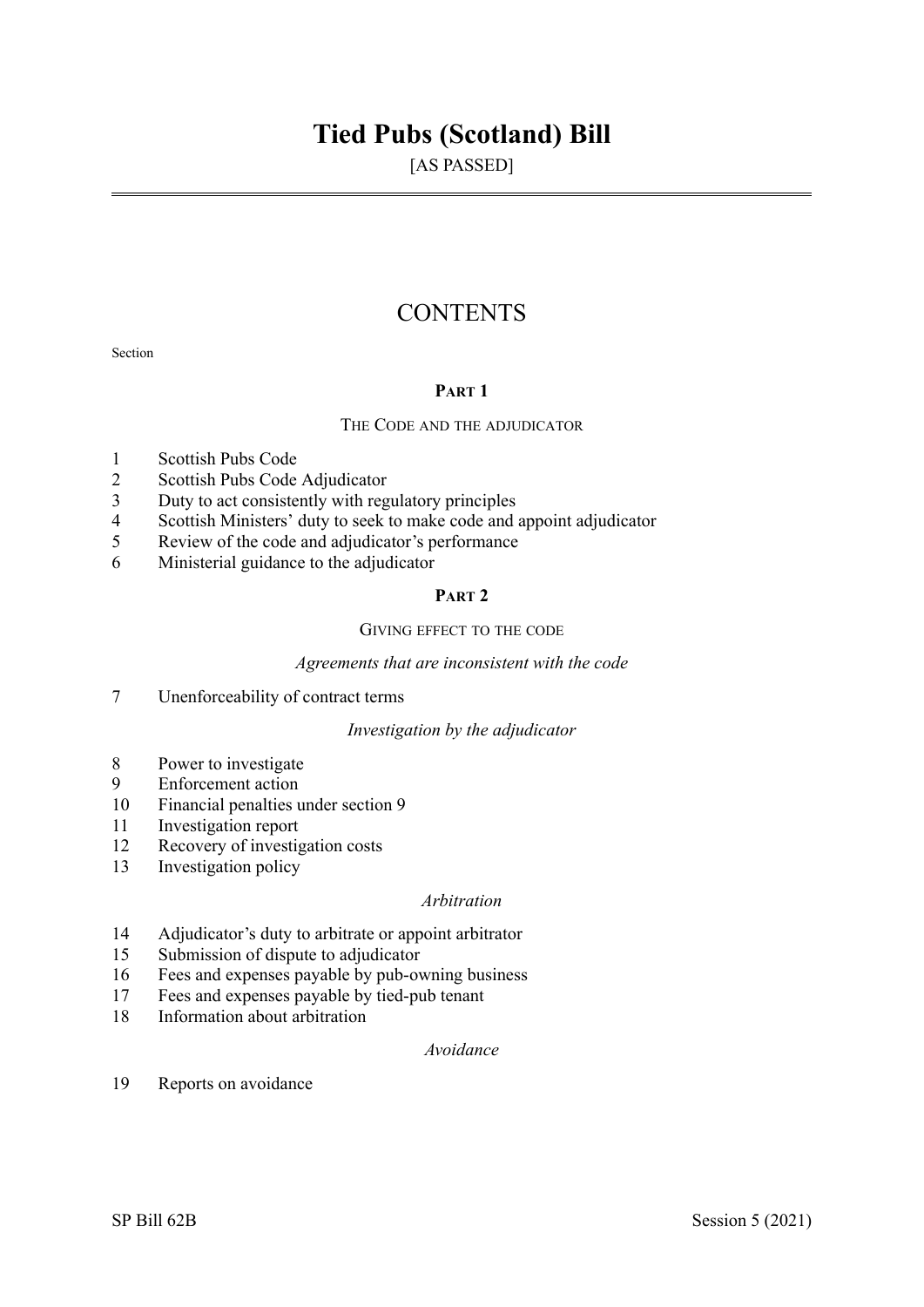# **PART 3**

# **INTERPRETATION**

- 20 Tied pub<br>21 Pub-own
- Pub-owning business and tied-pub tenant
- 22 Other expressions

# **PART 4**

# FINAL PROVISIONS

- 23 Ancillary provision
- 24 Regulation-making powers<br>25 Commencement
- **Commencement**
- 26 Short title

Schedule 1—The Scottish Pubs Code

Schedule 2—Scottish Pubs Code Adjudicator

Part 1—Status and liability

Part 2—Powers

Chapter 1—Power to require information

Chapter 2—Other powers

Part 3—Funding and other support

Chapter 1—Assistance from the Scottish Ministers

Chapter 2—Levy funding

Part 4—Accountability

Part 5—Appointment and terms and conditions

Part 6-Staff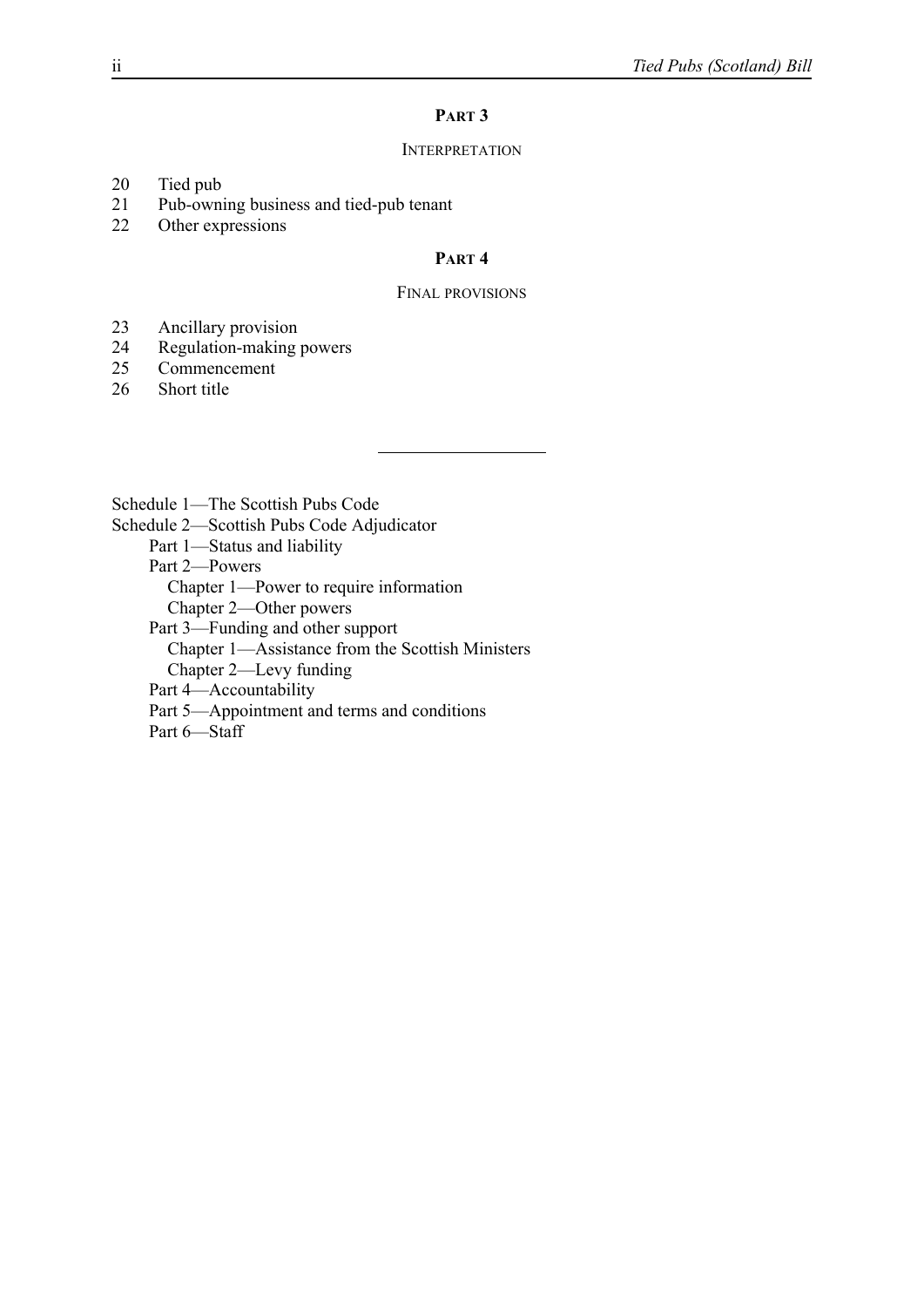**Amendments to the Bill since the previous version are indicated by sidelining in the right margin. Wherever possible, provisions that were in the Bill as introduced retain the original numbering.** 

# Tied Pubs (Scotland) Bill [AS PASSED]

An Act of the Scottish Parliament to establish a Scottish Pubs Code to govern the relationship between tenants and owners of tied pubs; to establish the office of Scottish Pubs Code Adjudicator; and for connected purposes.

# **PART 1**

# *5* THE CODE AND THE ADJUDICATOR

# **1 Scottish Pubs Code**

- (1) The Scottish Ministers must, by regulations, impose requirements and restrictions on pub-owning businesses in connection with tied pubs.
- (2) Schedule 1 makes provision about the exercise of the power conferred by this section.

# *10* **2 Scottish Pubs Code Adjudicator**

- (1) The office of Scottish Pubs Code Adjudicator is established.
- (2) Schedule 2 makes provision about the office.

# **3 Duty to act consistently with regulatory principles**

- (1) The Scottish Ministers must use their best endeavours to exercise the power conferred by section 1 consistently with the regulatory principles.
- (2) The adjudicator must use its best endeavours to carry out the adjudicator's functions consistently with the regulatory principles.
- (3) The regulatory principles are—
	- (a) the principle of fair and lawful dealing by pub-owning businesses in relation to their tied-pub tenants,
	- (b) the principle that tied-pub tenants should not be worse off than they would be if they were subject to neither a product tie nor a service tie,
	- (c) the principle that any agreement between a pub-owning business and a tied-pub tenant should fairly share the risks and rewards amongst the parties.
- *25* (4) In subsection (3)(b), "product tie" and "service tie" have the meaning given to them in paragraph 5(4) of schedule 1.

*15*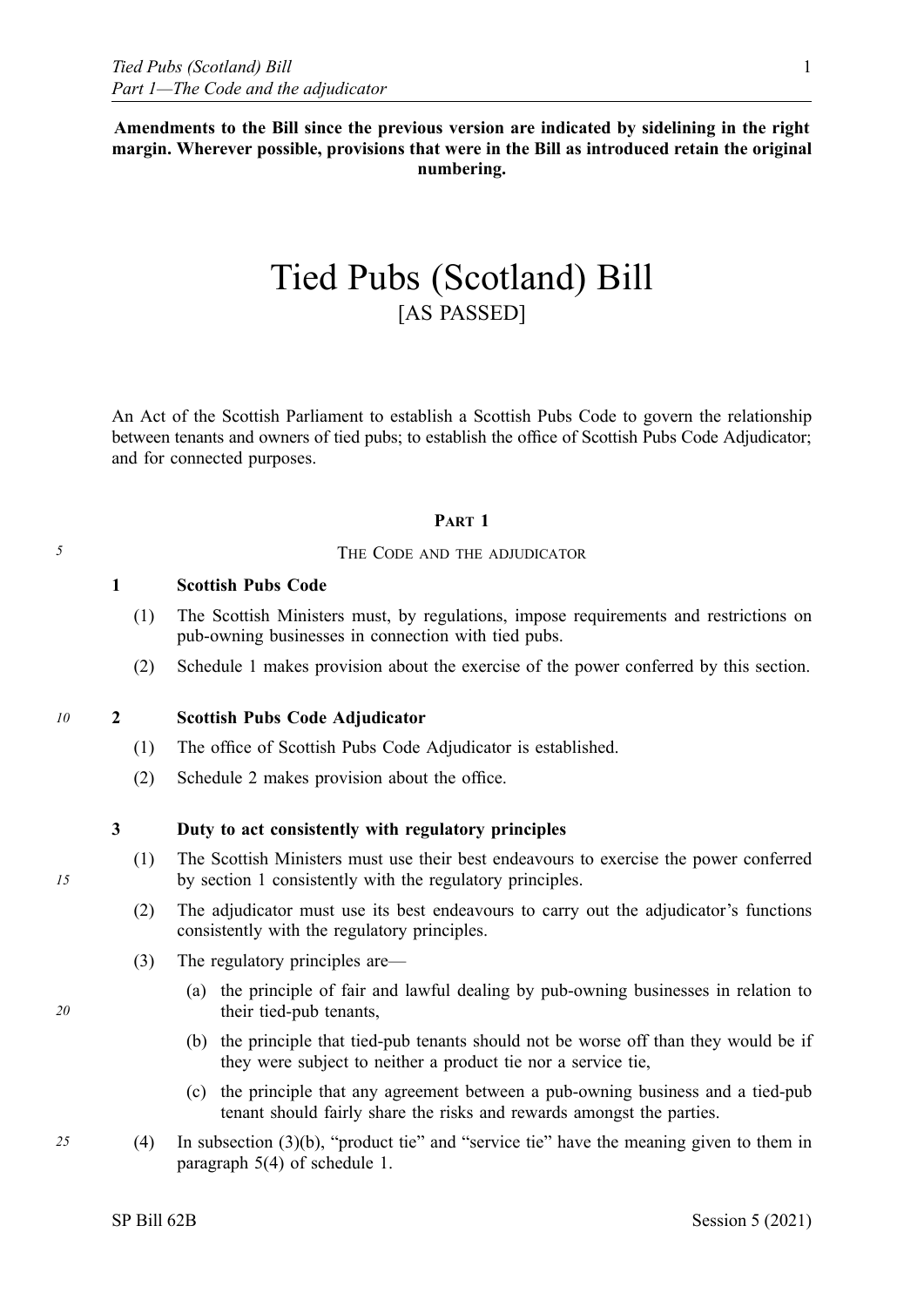# **4 Scottish Ministers' duty to seek to make code and appoint adjudicator**

- (1) Before the end of the period of 2 years beginning with the day that this section comes into force, the Scottish Ministers must—
	- (a) lay before the Scottish Parliament for approval by resolution a draft Scottish statutory instrument containing regulations under section 1, and
	- (b) appoint a person to the office of Scottish Pubs Code Adjudicator.
- (2) For the avoidance of doubt, subsection (1) does not require the Scottish Ministers to do both of those things on the same day.
- (3) If the Scottish Parliament approves the draft instrument laid before it in accordance with subsection (1)(a), the Scottish Ministers must make the regulations contained in the draft instrument.
- (4) Having—
	- (a) made regulations under section 1, and
	- (b) appointed a person to the office of Scottish Pubs Code Adjudicator,
- *15* the Scottish Ministers may by regulations repeal this section.

#### **5 Review of the code and adjudicator's performance**

- (1) As soon as practicable after each review period, the Scottish Ministers must—
	- (a) prepare a report reviewing, over the period—
		- (i) the operation of the code, and
- *20* (ii) the adjudicator's performance,
	- (b) make the report publicly available, and
	- (c) lay a copy of the report before the Scottish Parliament.
	- (2) In reviewing the operation of the code, the Scottish Ministers must consider—
		- (a) the extent to which the code is consistent with the regulatory principles set out in section 3,
		- (b) whether the code could be modified to reflect those principles more fully.
	- (3) In reviewing the adjudicator's performance, the Scottish Ministers—
		- (a) must consider how effective the adjudicator has been in enforcing the code,
		- (b) may consider whether it would be desirable to modify any regulations under section 10 or 17,
		- (c) may consider any other matter the Ministers consider appropriate.
	- (4) A review period—
		- (a) begins on 1 April in the calendar year that the preceding review period ended, and
- *35* (b) ends on 31 March in the calendar year falling 3 years after it began.
	- (5) But the first review period—
		- (a) begins on the day that section 2 comes into force, and

*10* 

*5* 

*25*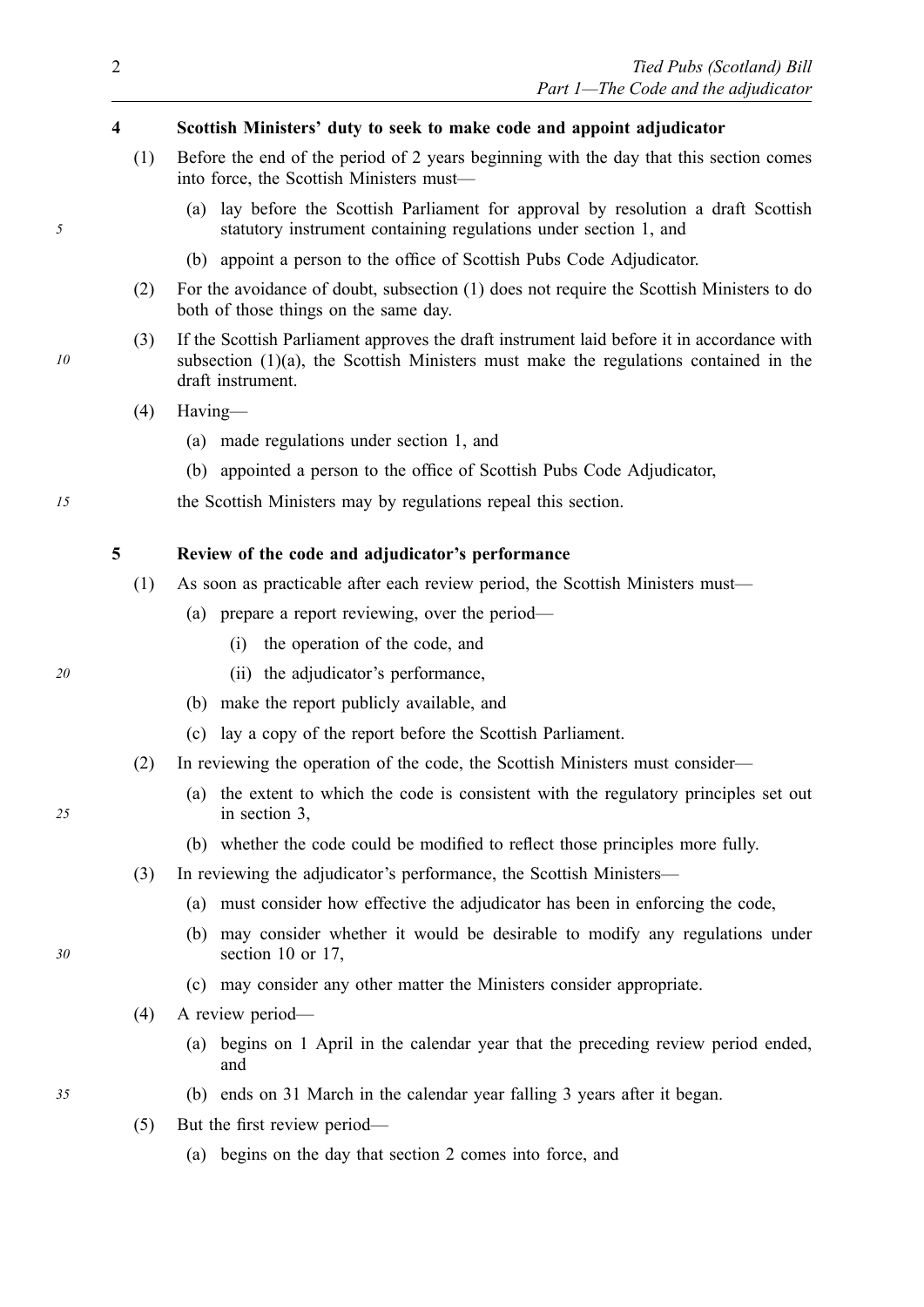(b) ends on 31 March in the calendar year falling 2 years after it began.

# **6 Ministerial guidance to the adjudicator**

- (1) As a result of the findings of a review under section 5, the Scottish Ministers may give guidance to the adjudicator about any matter relating to the functions of the adjudicator.
- *5* (2) In carrying out the functions of the adjudicator, the adjudicator must take any guidance given under subsection (1) into account.

#### **PART 2**

#### GIVING EFFECT TO THE CODE

#### *Agreements that are inconsistent with the code*

### *10* **7 Unenforceability of contract terms**

A term of an agreement between a pub-owning business and a tied-pub tenant is unenforceable by the business if the code provides that a pub-owning business is prohibited from enforcing a term of that kind.

#### *Investigation by the adjudicator*

# *15* **8 Power to investigate**

- (1) The adjudicator may investigate a pub-owning business's compliance with the code if the adjudicator has reasonable grounds to suspect that the business has failed to comply with the code.
- (2) The adjudicator may not carry out an investigation until the statement required by section 13 has been made publicly available.

### **9 Enforcement action**

- (1) If, having carried out an investigation, the adjudicator is satisfied that a pub-owning business has failed to comply with the code, the adjudicator may take one or more of the enforcement actions mentioned in subsection (2).
- *25* (2) The enforcement actions are—
	- (a) directing the business to do, or stop doing, something specified in order to comply with the code,
	- (b) directing the business to publish specified information relating to the investigation in a specified manner by a specified deadline,
- *30* (c) imposing a financial penalty on the business.
	- (3) If the adjudicator gives a direction under paragraph (a) or (b) of subsection (2), the adjudicator must monitor whether the requirement to comply with it has been fulfilled.
	- (4) In subsection (2), "specified" means specified in the direction given, in writing, to the pub-owning business by the adjudicator.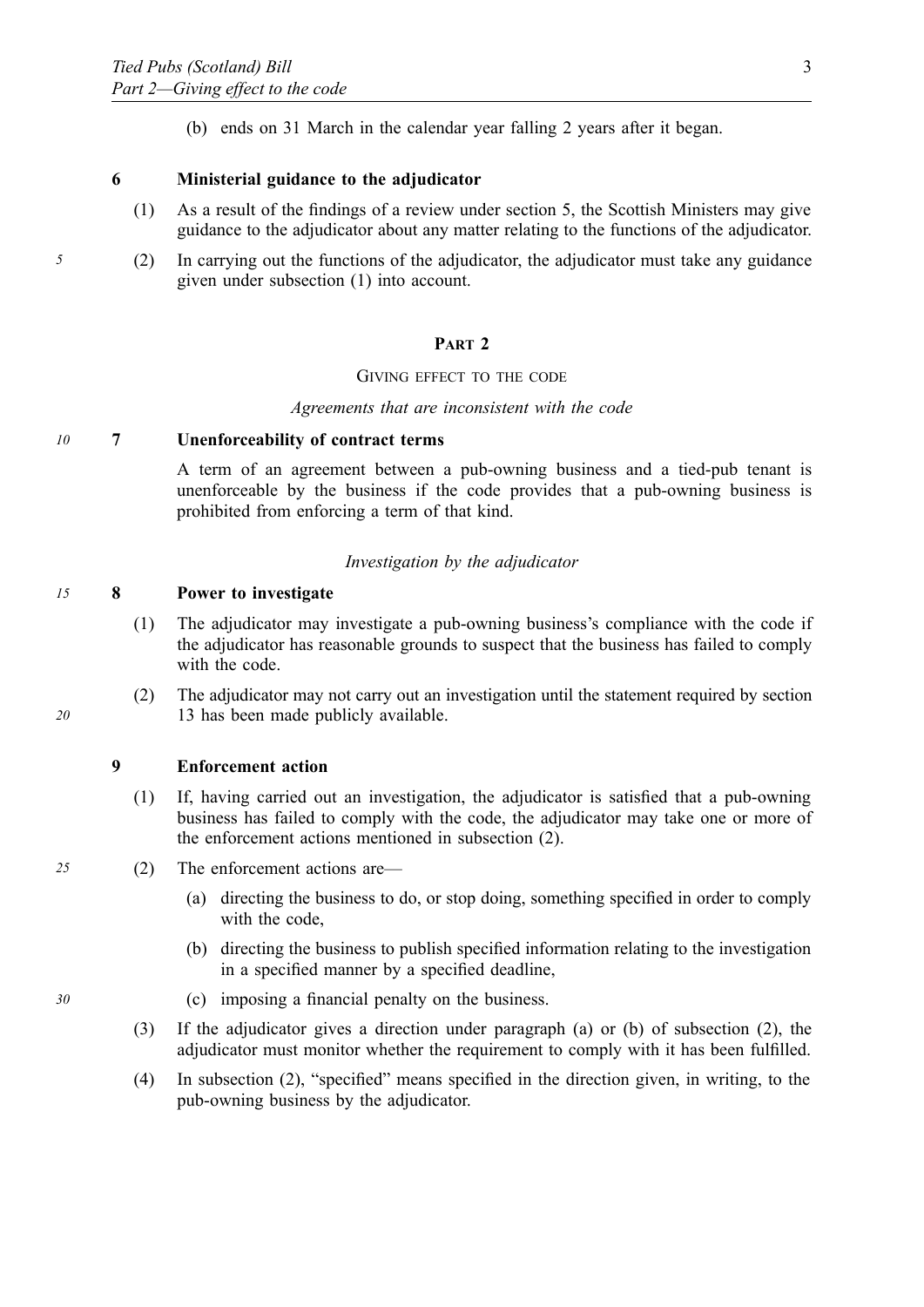# **10 Financial penalties under section 9**

- (1) Liability to pay a financial penalty imposed under section 9 arises when the adjudicator gives a person a notice in writing that states—
	- (a) that the adjudicator is imposing a penalty on the person under section 9,
- *5* (b) the reason the adjudicator is doing so,
	- (c) the amount of the penalty,
	- (d) the period within which it must be paid,
	- (e) how it must be paid.
	- (2) A financial penalty imposed under section 9 may not exceed the permitted maximum.
- *10* (3) The Scottish Ministers are to define the permitted maximum by regulations.
	- (4) The permitted maximum may be defined by—
		- (a) specifying it as an amount, or
		- (b) setting out a methodology by which it is to be determined.
	- (5) Financial penalties received by the adjudicator must be paid into the Scottish Consolidated Fund.
	- (6) A person on whom a financial penalty is imposed under section 9 may appeal to the sheriff against—
		- (a) the imposition of the penalty,
		- (b) the amount of the penalty.

#### *20* **11 Investigation report**

- (1) Having carried out an investigation into a pub-owning business's compliance with the code, the adjudicator must publish a report on the investigation.
- (2) A report must state—
	- (a) the adjudicator's findings and the reasons for them,
- *25* (b) what enforcement action (if any) the adjudicator has taken or intends to take and the reasons for that decision.
	- (3) A report need not identify the investigated pub-owning business.
	- (4) If the adjudicator intends to identify the investigated pub-owning business in a report, the adjudicator must give the business a reasonable opportunity to comment on a draft of the report before publishing it.

### **12 Recovery of investigation costs**

- (1) The adjudicator may require a pub-owning business to pay to the adjudicator some or all of the costs of an investigation if, at the end of the investigation, the adjudicator's finding is that the business has failed to comply with the code.
- *35* (2) The adjudicator may require a person to pay to the adjudicator some or all of the costs of an investigation if—
	- (a) the investigation was initiated as a result of a complaint made by the person, and

*15*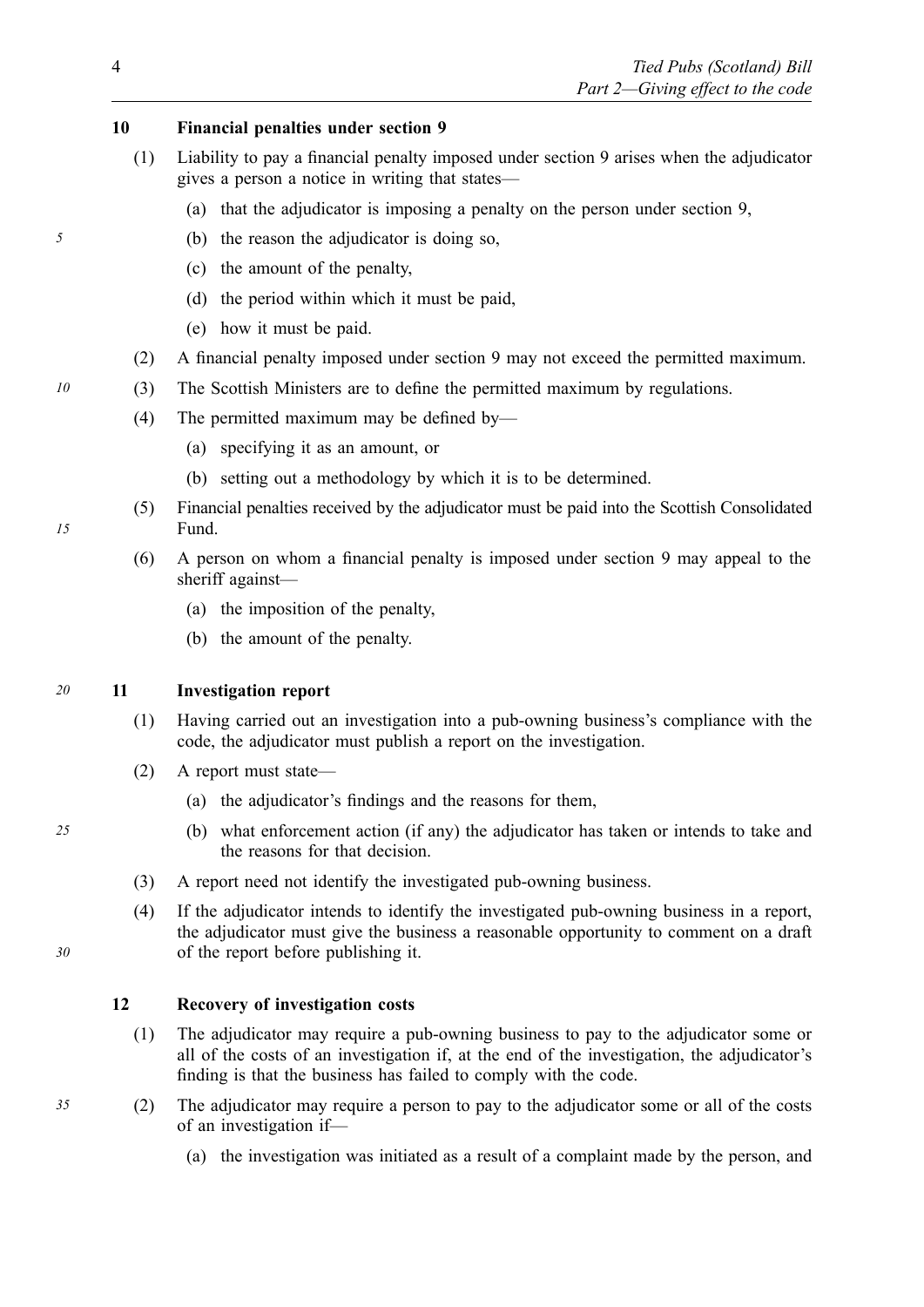- (b) the adjudicator is satisfied that the complaint was vexatious or wholly without merit.
- (3) Liability to make a payment required under subsection (1) or (2) arises when the adjudicator gives a person a notice in writing that states—
- *5* (a) that the adjudicator is requiring the person to make a payment in respect of the costs of an investigation,
	- (b) the reason the adjudicator is doing so,
	- (c) the amount of the required payment,
	- (d) the period within which it must be paid,
- *10* (e) how it must be paid.
	- (4) The total value of payments required under this section in respect of an investigation must not exceed the adjudicator's costs in—
		- (a) carrying out the investigation, and
		- (b) taking enforcement action at the end of the investigation.
- *15* (5) A person required to make a payment under subsection (1) or (2) may appeal to the sheriff against—
	- (a) the imposition of any such requirement,
	- (b) the amount the person is being required to pay.

# **13 Investigation policy**

- *20* (1) The adjudicator must make publicly available a statement about—
	- (a) the criteria that the adjudicator will adopt in deciding whether to carry out an investigation under section 8,
	- (b) the practices and procedures that the adjudicator will follow in carrying out an investigation under that section,
- *25* (c) the criteria that the adjudicator will adopt in deciding—
	- (i) whether to take enforcement action under section 9, and
	- (ii) what type of action to take,
	- (d) the criteria that the adjudicator will use in setting the amount of a financial penalty imposed under section 9.
- *30* (1A) The adjudicator must, in drawing up the criteria mentioned in paragraphs (a), (c) and (d) of subsection (1), have regard to the impact the behaviour of tied-pub tenants may have on compliance with the code by pub-owning businesses.
	- (1B) The criteria mentioned in subsection (1)(a) must include time limits, which may be set by reference to the suspected failure to comply with the code or otherwise, after the expiry of which an investigation may not be initiated.
	- (2) The adjudicator must take the statement into account in carrying out the functions to which it relates
	- (3) The adjudicator may modify the statement at any time.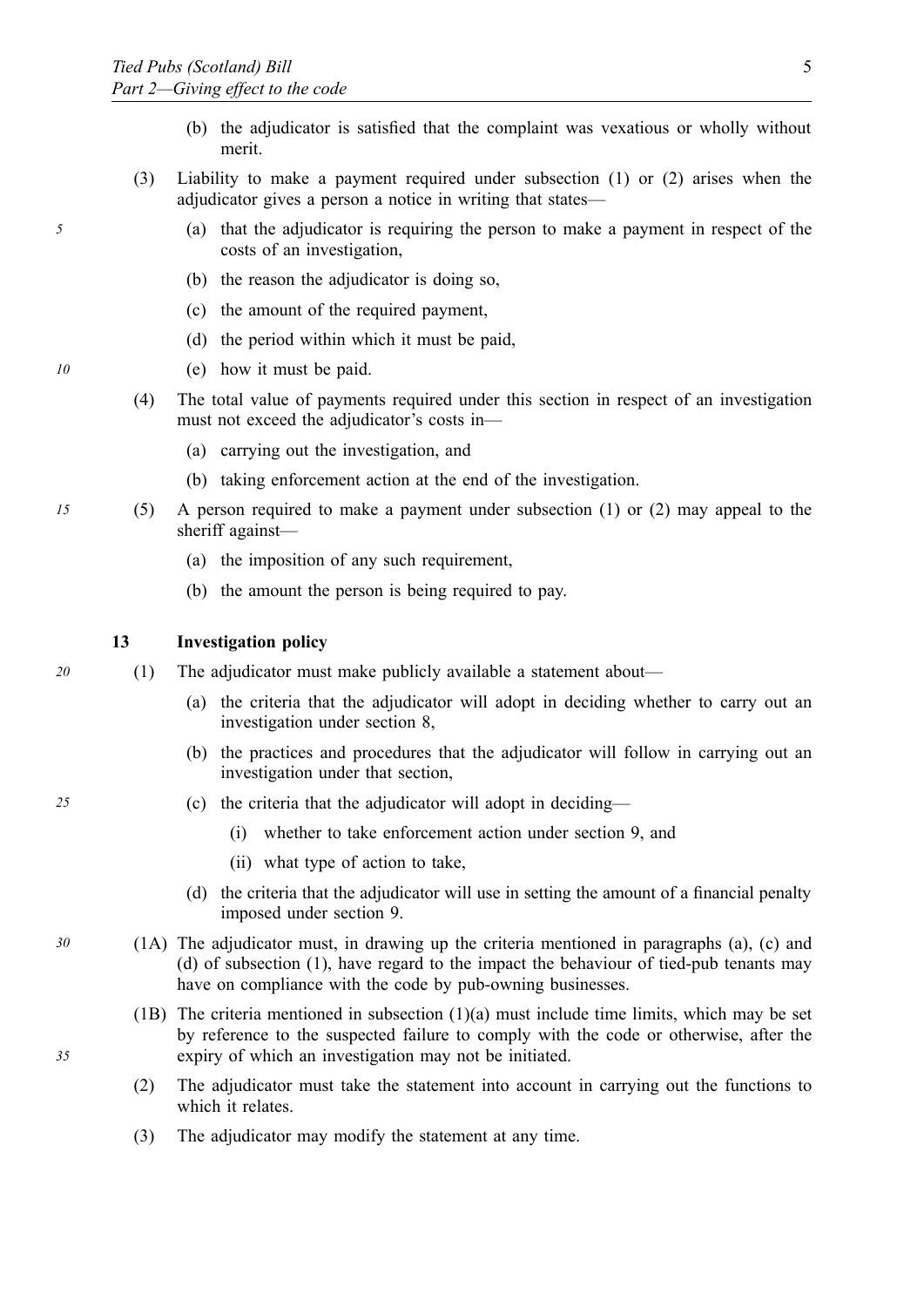(4) Before preparing or modifying the statement, the adjudicator must consult any person the adjudicator considers it appropriate to consult.

#### *Arbitration*

# **14 Adjudicator's duty to arbitrate or appoint arbitrator**

- *5* (1) The adjudicator must act as the arbitrator in relation to a dispute, or appoint another person to do so, if the dispute—
	- (a) is between a tied-pub tenant and a pub-owning business,
	- (b) is about whether the business has complied with a term of the code, other than an excluded term, and
- *10* **(c)** is submitted to the adjudicator for arbitration either—
	- (i) under section 15, or
	- (ii) in accordance with an agreement between the parties to the dispute.
	- (2) Where the adjudicator or a person appointed by the adjudicator is, by virtue of subsection (1), the arbitrator in an arbitration, the arbitration must be conducted in accordance with—
		- (a) the rules regarding arbitration issued from time to time by the Chartered Institute of Arbitrators, or
		- (b) the rules of another dispute resolution body nominated by the arbitrator.
	- (3) In subsection  $(1)(b)$ , "excluded term" means a provision of the code that regulations made by the Scottish Ministers state cannot be the subject of arbitration before the adjudicator.

# **15 Submission of dispute to adjudicator**

- (1) A dispute may be submitted to arbitration under this section by—
	- (a) a tied-pub tenant, or
- *25* (b) a pub-owning business.
	- (1A) But a dispute may be submitted to arbitration under this section only if—
		- (a) the tenant notified the business of the alleged failure to comply with the code that is the subject of the dispute within the period specified in subsection (1B), and
		- (b) the dispute is submitted within the period of 4 months beginning with the day falling 21 days after the business was notified.
	- (1B) The period referred to in subsection  $(1A)(a)$  is the period of 6 months, beginning with—
		- (a) the day on which the alleged failure to comply with the code occurred,
		- (b) where the alleged failure was a continuing one, the day on which the failure ceased, or
- *35* (c) the day on which the tenant became, or could reasonably be expected to have become, aware of the alleged failure, if later than the day mentioned in paragraph (a) or (as the case may be) (b).

*15* 

*20*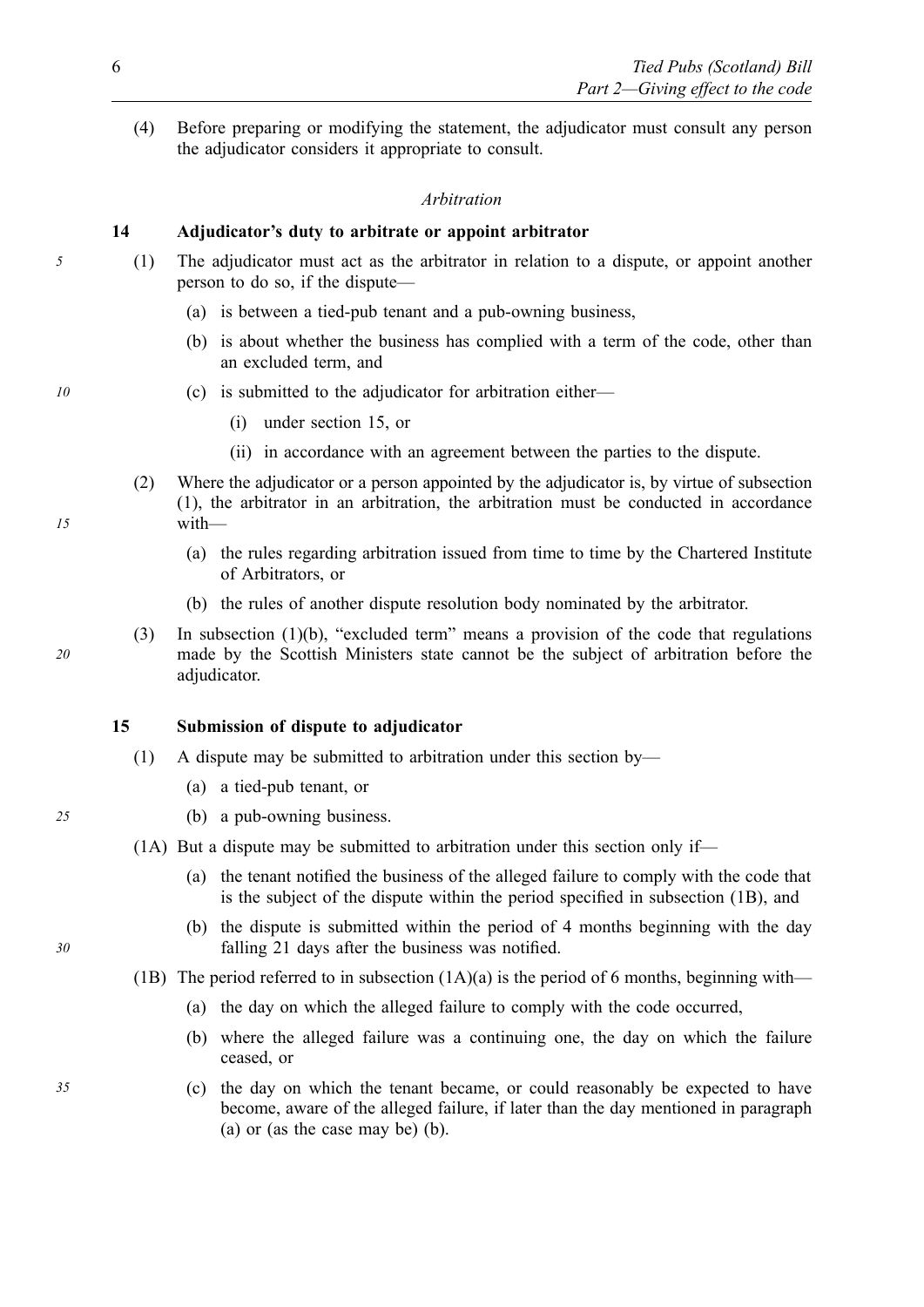$(4)$  If—

- (a) the 4 month period mentioned in subsection (1A)(b) or the 6 month period mentioned in subsection (1B) begins on the 29th, 30th or 31st of a month, and
- (b) there is no corresponding day in the month falling 4 or (as the case may be) 6 months later,

the period expires on the last day of that month.

# **16 Fees and expenses payable by pub-owning business**

- (1) A pub-owning business that is a party to an arbitration is liable to pay the arbitrator's reasonable fees and expenses if, by virtue of section 14(1), the arbitrator is the adjudicator or a person appointed by the adjudicator.
- (2) But a pub-owning business has no liability under subsection (1) if—
	- (a) the arbitration began as a result of a tied-pub tenant submitting a dispute to arbitration under section 15, and
	- (b) the arbitrator concludes that the submission of the dispute to arbitration was vexatious.
- (3) The adjudicator may, on the request of the pub-owning business and having regard to the circumstances of the arbitration and the dispute submitted to it—
	- (a) relieve the business in whole or in part of the liability under subsection (1),
	- (b) determine that a tied-pub tenant who is a party to the arbitration is instead liable to pay so much of the arbitrator's reasonable fees and expenses as the adjudicator considers appropriate.

#### **17 Fees and expenses payable by tied-pub tenant**

- (1) The Scottish Ministers must by regulations provide for a fee to be paid to the adjudicator by a tied-pub tenant in respect of an arbitration to which subsection (2) applies (subject to any exceptions specified in the regulations).
- (2) This subsection applies to an arbitration if the adjudicator, or a person appointed by the adjudicator, is the arbitrator as a result of a tied-pub tenant submitting a dispute to arbitration under section 15.
- (3) Regulations under subsection (1) may in particular prescribe—
- *30* (a) the fee to be paid,
	- (b) circumstances in which a tenant need not pay a fee,
	- (c) circumstances in which a fee is to be refunded.
	- (4) The Scottish Ministers may by regulations require a tied-pub tenant to make a payment to the adjudicator in respect of the expenses of an arbitration to which subsection (5) applies.
	- (5) This subsection applies to an arbitration if the adjudicator, or a person appointed by the adjudicator, is the arbitrator by virtue of section 14(1).
	- (6) Regulations under subsection (4) may in particular—
		- (a) specify the circumstances in which a tenant may be required to make a payment in respect of expenses,

*5* 

*10* 

*15* 

*20* 

*40*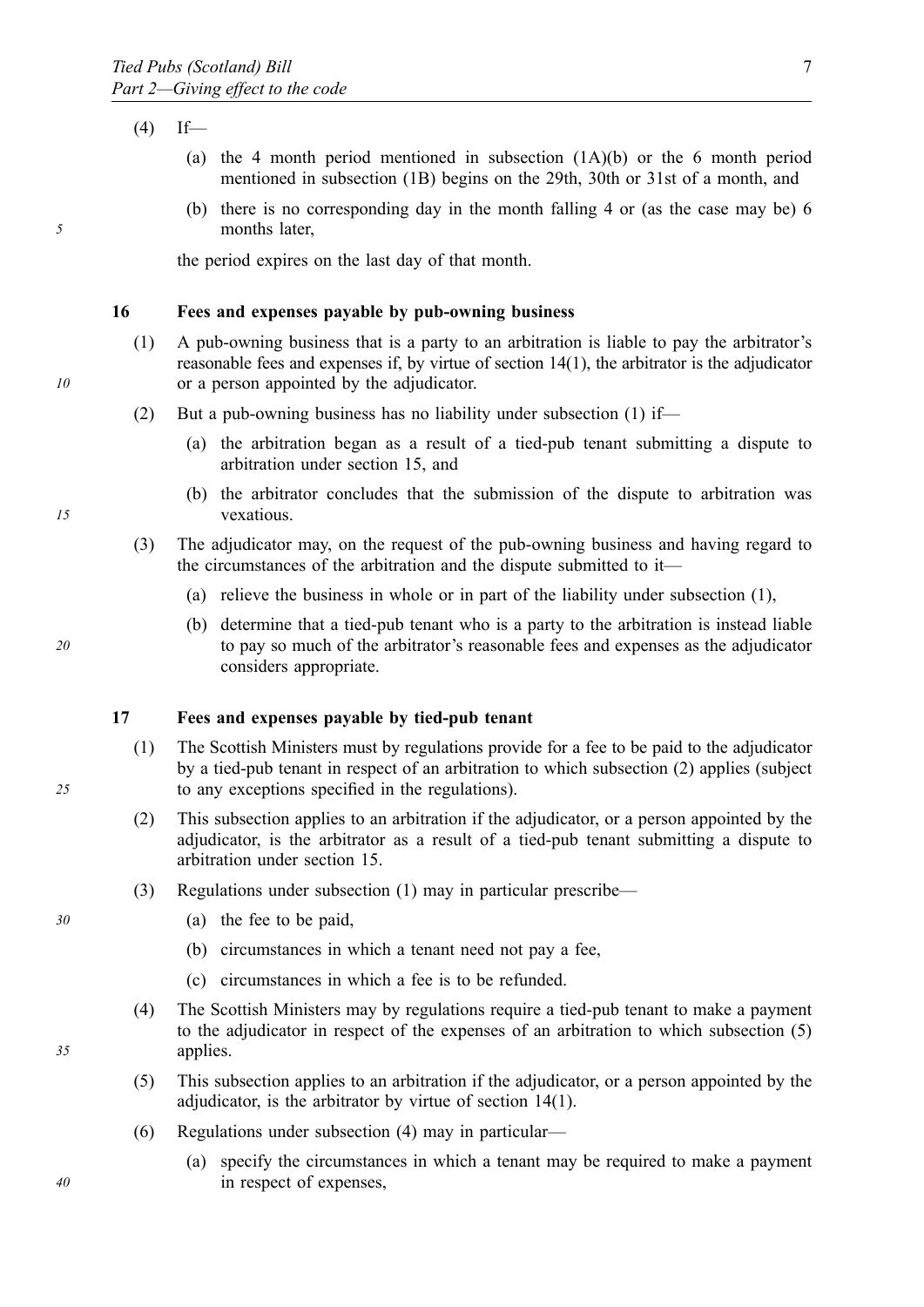- (b) set a limit on the amount a tenant may ordinarily be required to pay in respect of expenses (either by specifying an amount or setting out a methodology by which the amount is to be determined),
- (c) specify circumstances in which a tenant may be required to make a payment in respect of expenses that exceeds the limit that ordinarily applies.

# **18 Information about arbitration**

- (1) Where, by virtue of section 14(1), the adjudicator appoints a person to act as the arbitrator in an arbitration, the adjudicator may require—
	- (a) that person, and
- *10* (b) any party to the arbitration,

to provide the adjudicator with information about the arbitration for the purpose of assisting the adjudicator in carrying out the functions of the adjudicator.

(2) A requirement under subsection (1) may be enforced, on an application by the adjudicator to the Court of Session, by an order of specific implement.

# *15 Avoidance*

### **19 Reports on avoidance**

- (1) The adjudicator must report to the Scottish Ministers on cases of pub-owning businesses engaging in avoidance activity.
- (2) In subsection (1), "avoidance activity" means acts or omissions (or both) by a pub-owning business that are—
	- (a) unfair, and
	- (b) engaged in by the business in order to avoid, to the detriment of a tied-pub tenant, the operation of provision made by or under this Act.
- (3) A report under subsection (1) must include recommendations as to—
- *25* (a) action to be taken to prevent pub-owning businesses from engaging in the activity reported on, and
	- (b) how to provide redress for tied-pub tenants affected by those activities.
	- (4) Within 3 months of receiving a report under subsection (1), the Scottish Ministers must make publicly available a statement setting out—
- *30* (a) what action they intend to take to protect tied-pub tenants from the activities reported on by the adjudicator, or
	- (b) if they do not intend to take any such action, the reasons for that decision.

*5*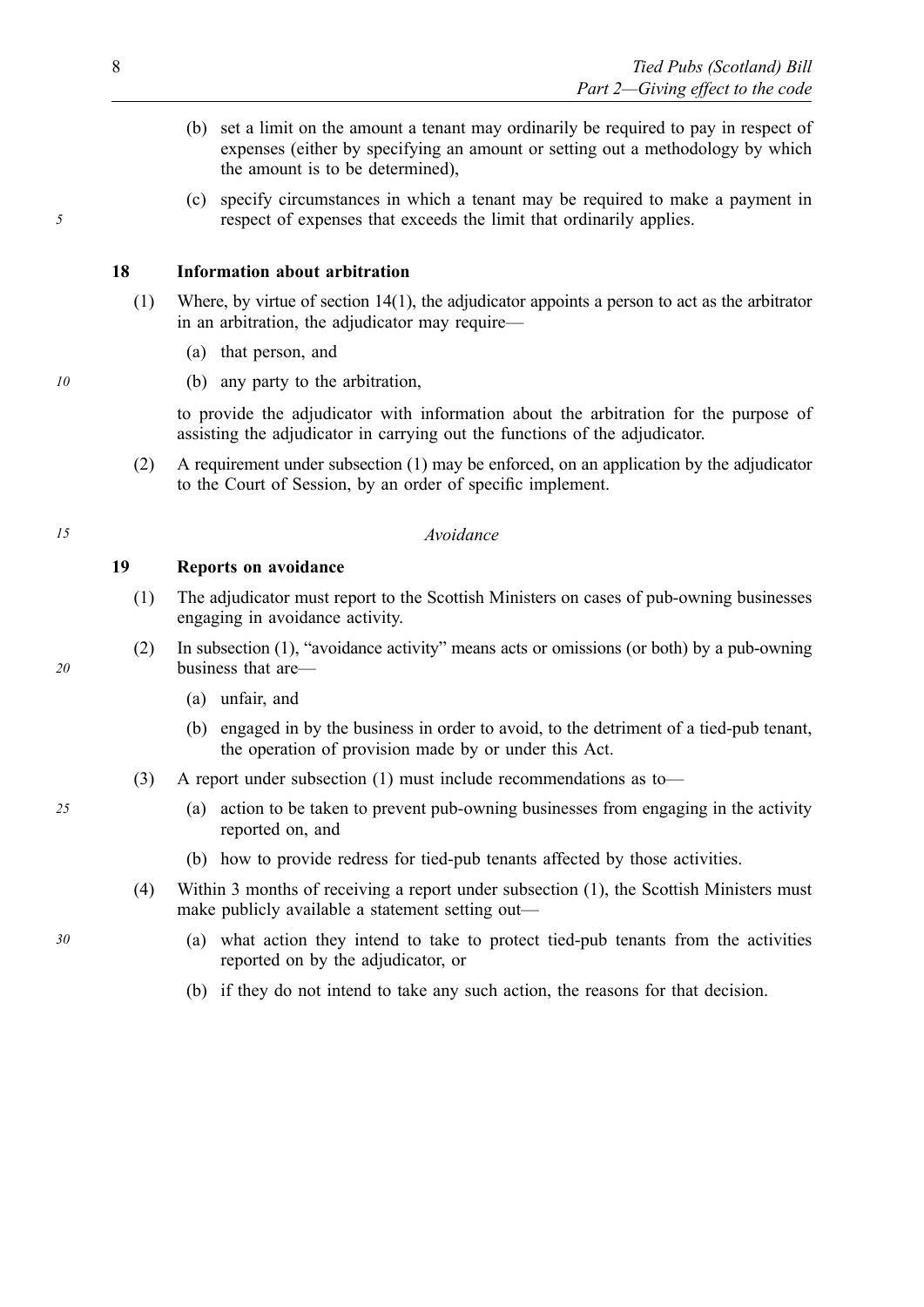### **PART 3**

#### **INTERPRETATION**

# **20 Tied pub**

- (1) In this Act, "tied pub" means a pub which is being leased to a tenant who is subject to a contractual obligation which—
	- (a) requires that some or all of the alcohol to be sold in the pub be supplied by—
		- (i) the landlord of the pub, or
		- (ii) a person nominated by the landlord, and
	- (b) is not a stocking requirement.
- *10* (2) In subsection (1)(b), "stocking requirement" means a contractual obligation which—
	- (a) requires that some of the beer or cider (or both) that is to be sold in the pub is produced by the landlord,
	- (b) does not require the tenant to procure that beer or cider from a particular supplier, and
- *15* (c) neither prevents the tenant from, nor penalises the tenant for, selling in the pub beer or cider that is produced by a person other than the landlord (although a contract term may impose restrictions on such sales).
	- (3) References in this section to the landlord of a pub includes any person who is a group undertaking in relation to the person who is actually the landlord.

#### *20* **21 Pub-owning business and tied-pub tenant**

- (1) In this Act, "pub-owning business" means (subject to subsection (2)) the landlord under the lease of a tied pub.
- (2) References in this Act to—
	- (a) a pub-owning business include a person who has been a pub-owning business,
- *25* (b) a tied-pub tenant include a person who has been the tenant under the lease of a tied pub.

# **22 Other expressions**

In this Act—

"adjudicator" means the Scottish Pubs Code Adjudicator,

*30* "beer" and "cider" have the meanings given in section 1 of the Alcoholic Liquor Duties Act 1979,

"code" means the regulations under section 1,

"group undertaking" has the meaning given by section 1161 of the Companies Act 2006,

*35* "pub" means premises—

(a) in respect of which a premises licence within the meaning of section 17 of the Licensing (Scotland) Act 2005 has effect, and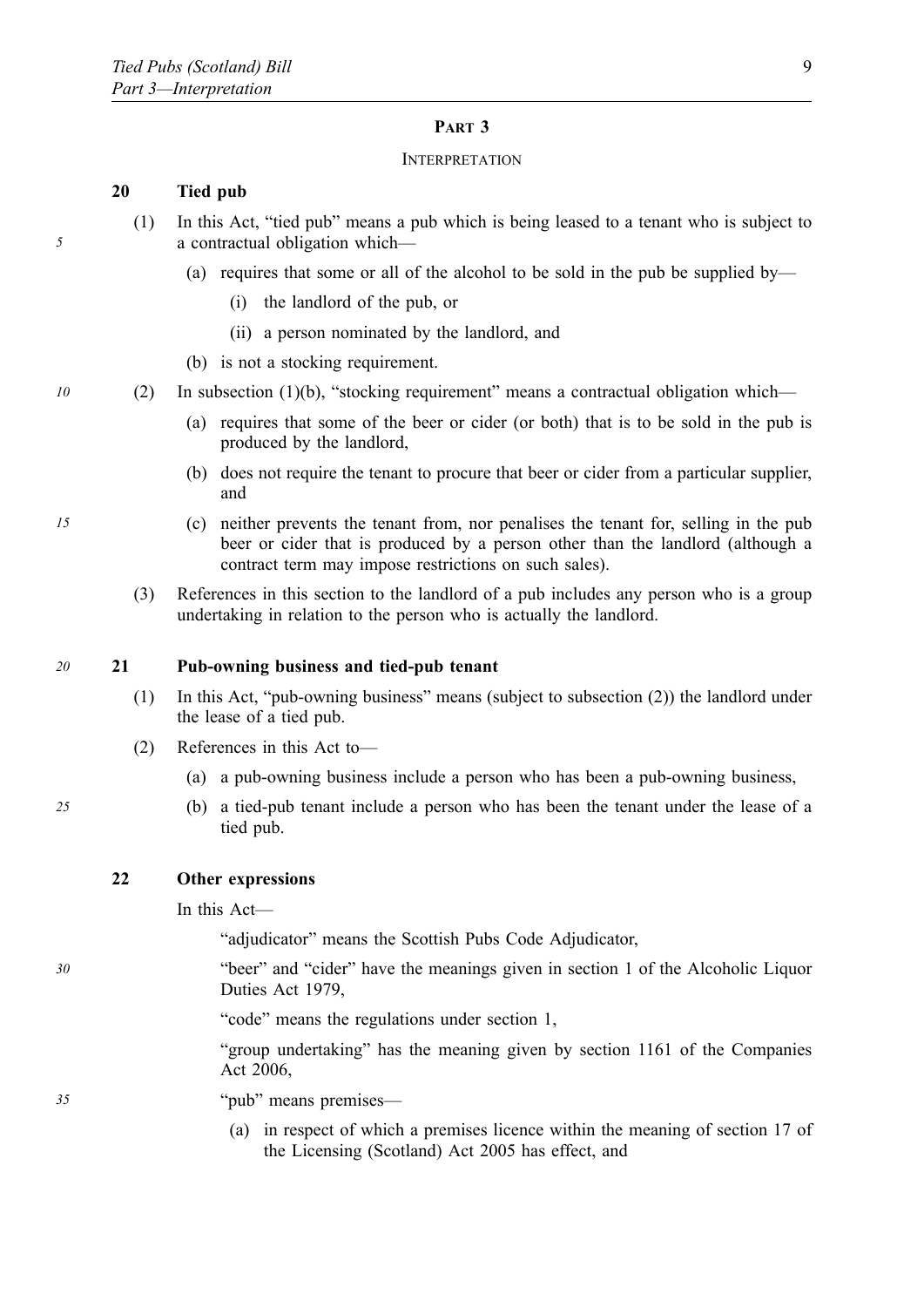(b) in which the main activity (or one of the main activities) carried on is the sale of alcohol to members of the public for consumption on the premises.

# **PART 4**

# FINAL PROVISIONS

# *5* **23 Ancillary provision**

- (1) The Scottish Ministers may by regulations make any incidental, supplementary, consequential, transitional, transitory or saving provision they consider appropriate for the purposes of, or in connection with, or for giving full effect to this Act or any provision made under it.
- *10* (2) Regulations under this section may modify any enactment (including this Act).

# **24 Regulation-making powers**

- (1) A power to make regulations conferred by this Act includes the power to make different provision for different purposes.
- (2) Regulations under any of the following provisions are subject to the affirmative procedure: sections 1, 10, 14 and 17.
- (3) Regulations under section 23—
	- (a) are subject to the affirmative procedure if they add to, replace or omit any part of the text of an Act (including this Act), but
	- (b) otherwise are subject to the negative procedure.

# *20* **25 Commencement**

- (1) The following provisions of this Act come into force on the day after Royal Assent—
	- (a) in Part 1, sections 3, 4 and 5,
	- (b) Part 3,
	- (c) this Part.
- *25* (2) The other provisions of this Act come into force on such day as the Scottish Ministers may by regulations appoint.

# **26 Short title**

The short title of this Act is the Tied Pubs (Scotland) Act 2020.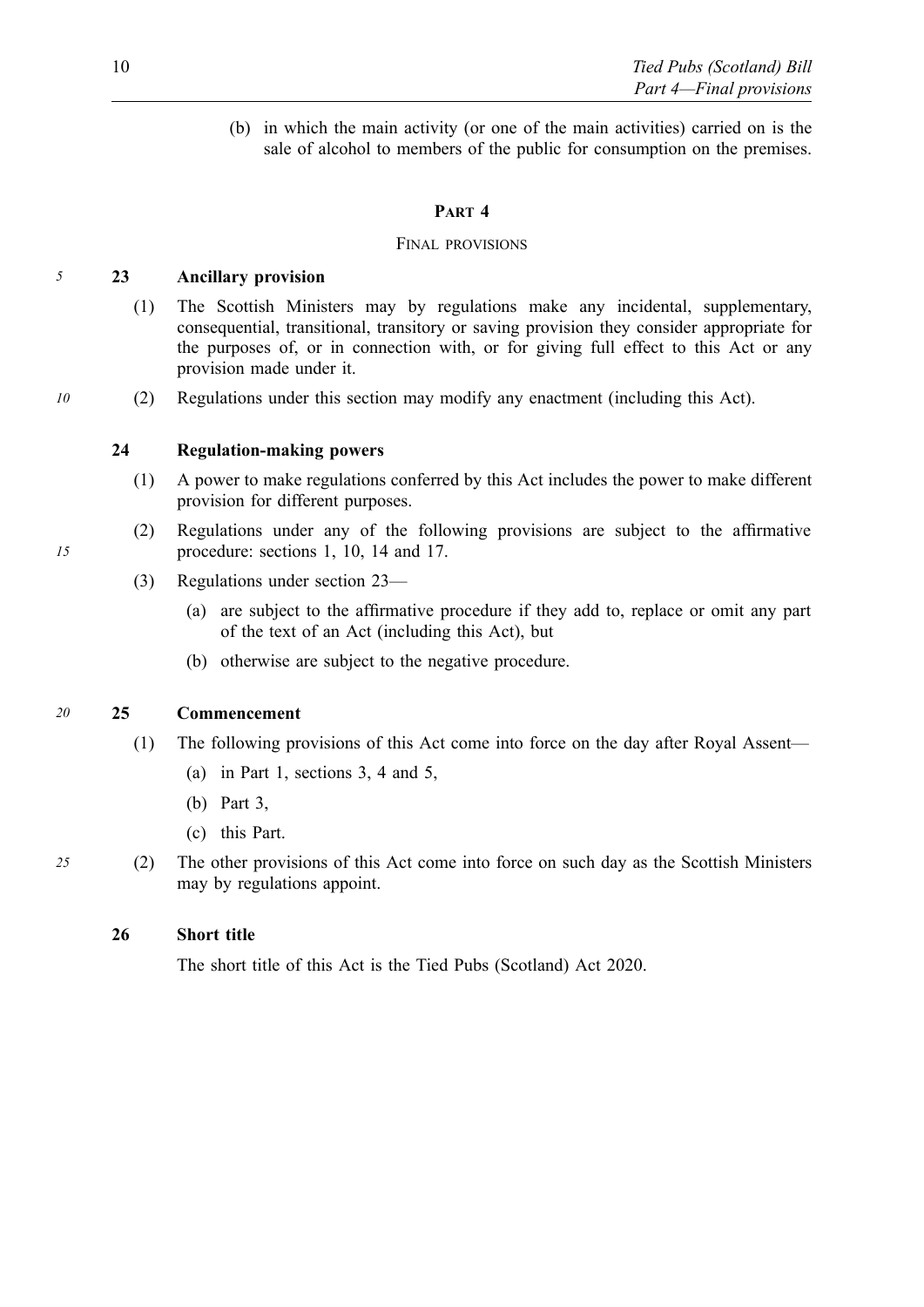# SCHEDULE 1

# *(introduced by section 1)*

# THE SCOTTISH PUBS CODE

# *Requirement to provide information*

- 5 1 (1) The code may require pub-owning businesses to produce information and provide it to—  $1(1)$ 
	- (a) tenants of tied pubs,
	- (b) prospective tenants of tied pubs,
	- (c) the adjudicator.
- *10* (2) For example, the code may require pub-owning businesses to provide tenants with rent assessments.
	- (3) The code may impose requirements on pub-owning businesses as to—
		- (a) the methodology by which information that is to be provided in accordance with the code is to be produced, and
- *15* (b) the manner and form in which the information is to be provided.
	- (4) Requirements of the kind mentioned in sub-paragraph (3) may be specified in the code by reference to documents described in the code (including documents that do not exist at the time the provision of the code referring to them is made).

#### *Requirement to comply with adjudicator's directions following an investigation*

*20* 2 The code must provide that a pub-owning business is required to comply with a direction given to it under paragraph (a) or (b) of section 9(2).

### *Restriction on enforcing certain terms of agreement*

- 3 (1) The code—
	- (a) must provide that a pub-owning business is prohibited from enforcing a term of an agreement of a kind described in sub-paragraph (2),
	- (b) may provide that a pub-owning business is prohibited from enforcing a term of an agreement of any other kind that is described in the code.
	- (2) The following are the kinds of term referred to in sub-paragraph  $(1)(a)$ 
		- (a) a term under which a tied-pub tenant is prevented from, or can be penalised for, taking action to enforce the code,
		- (b) a term which provides that a rent assessment in relation to the tied pub—
			- (i) may be initiated only by the business,
			- (ii) may only determine that the rent is to be increased,
			- (iii) may not determine that the rent is to be reduced.

*30*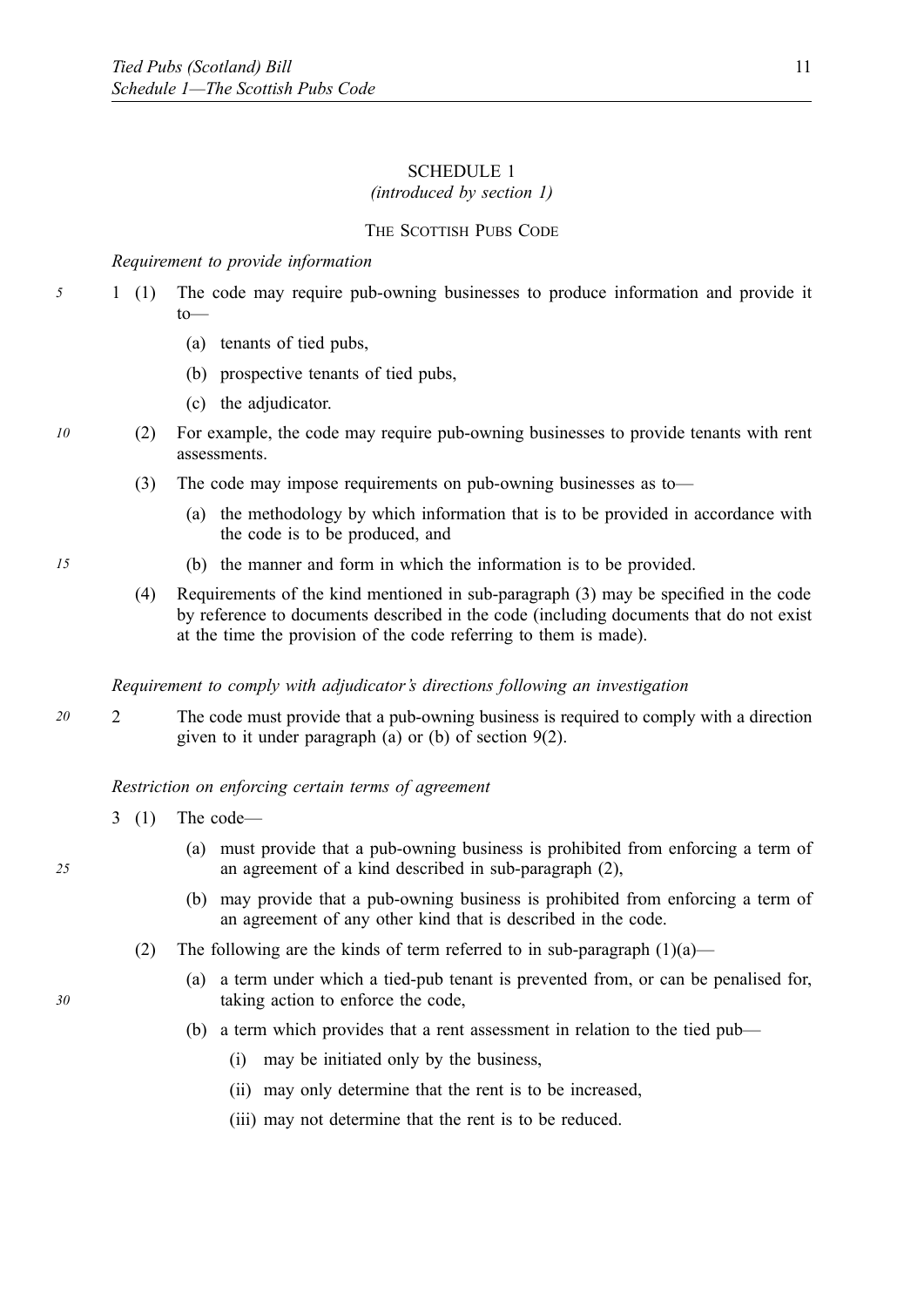# *Requirement to offer guest beer agreement*

- The code must require a pub-owning business to offer to enter into a guest beer agreement with a tied-pub tenant in certain circumstances.  $(1)$ 
	- (2) The code is to specify the circumstances in which the offer must be made.
- *5* (3) A guest beer agreement is an agreement that—
	- (a) allows a tied-pub tenant to—
		- (i) sell to the pub's customers, at a price of the tenant's choosing, at least one beer chosen by the tenant (regardless of who produces it), and
		- (ii) change the chosen beer as frequently as the tenant wishes,
- *10* (b) allows the tenant to do those things without penalty, and
	- (c) satisfies any other criteria specified in the code.

# *Requirement to offer market rent only lease*

- 5 (1) The code must require a pub-owning business—
	- (a) to offer to enter into a market rent only lease with a tied-pub tenant who requests that the offer be made (but see sub-paragraph  $(3)(aa)$ ),
	- (b) to make that offer by offering to modify the terms of any existing agreement only to the extent that is necessary for the lease in relation to the pub to be a market rent only lease (but see sub-paragraph (3)(b)),
	- (c) to use its best endeavours to enter into a market rent only lease with the tenant as soon as possible following the tenant's request that the business offer to enter into such a lease.
	- (2) A market rent only lease means a lease that—
		- (a) sets the rent payable in respect of the tenant's occupation of the pub at—
			- (i) an amount agreed between the landlord and the tenant in accordance with a procedure described in the code, or
			- (ii) in the event that no agreement is reached in accordance with that procedure, the market rent,
		- (b) imposes neither a product tie nor a service tie in relation to the pub,
		- (c) complies with any requirements set out in the code as to the terms that a lease must contain in order to be a market rent only lease, and
		- (d) does not contain any unreasonable terms.
	- (3) The code may specify—
		- (a) descriptions of terms that are to be regarded as unreasonable for the purpose of determining whether a lease is a market rent only lease,
- *35* (aa) circumstances in which a pub-owning business need not offer to enter into a market rent only lease with a tied-pub tenant (including, for example, where an agreement to invest in a tied pub has been entered into),

*15* 

*25* 

*20*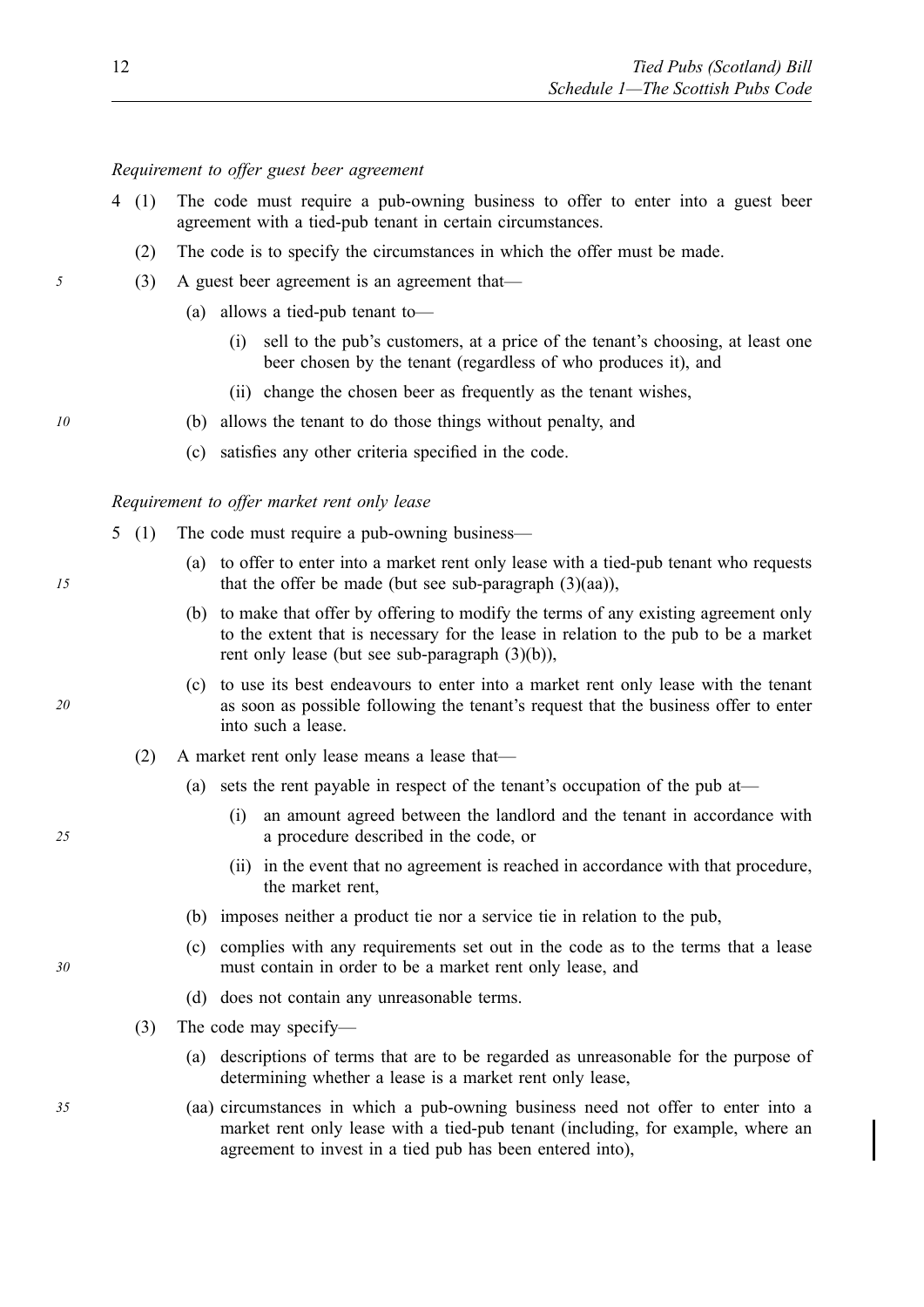- (b) circumstances in which a pub-owning business—
	- (i) need not offer a market rent only lease by making an offer in the terms described by sub-paragraph  $(1)(b)$ , but
	- (ii) may make the offer in another way (including by offering to modify the terms of an existing agreement in a way other than that so described or by offering to enter into a new lease).
- (4) In this paragraph—

"lease" includes any agreement between the landlord and the tenant of a pub that relates to the tenant's occupation of the pub or the activities carried on in the pub,

*10* "market rent" means the estimated rent which it would be reasonable to pay in respect of the occupation of the pub under a tenancy, assuming that—

- (a) the hypothetical tenancy is entered into—
	- (i) on the date the estimate of the rent is being carried out,
	- (ii) in an arm's length transaction,
- *15* (iii) after proper marketing,
	- (iv) between parties who are all acting knowledgeably, prudently and willingly, and
	- (b) the pub will continue to be a pub,

"product tie" means a contractual obligation which—

- *20* (a) requires that a product to be sold in a pub must be supplied by—
	- (i) the landlord of the pub, or
	- (ii) a person nominated by the landlord, and
	- (b) is not a stocking requirement (as defined in section 20(2)),

"service tie" means a contractual obligation which requires that the tenant of a pub receive a service, other than insurance, from—

- (a) the landlord of the pub, or
- (b) a person nominated by the landlord.
- (5) References in sub-paragraph (4) to the landlord of a pub includes any person who is a group undertaking in relation to the person who is actually the landlord.

*30 Market rent only lease: further provision* 

- 6 In describing the procedure mentioned in paragraph  $5(2)(a)$ , the code may in particular—
	- (a) specify a period for negotiation under the procedure,
	- (b) require that a person (referred to in this paragraph as a rent assessor) be appointed to determine the market rent in the event that no agreement is reached by the end of any negotiation period the code specifies,
	- (c) require that a rent assessor be appointed—
		- (i) by the pub-owning business and the tied-pub tenant acting jointly, or

*35* 

*25*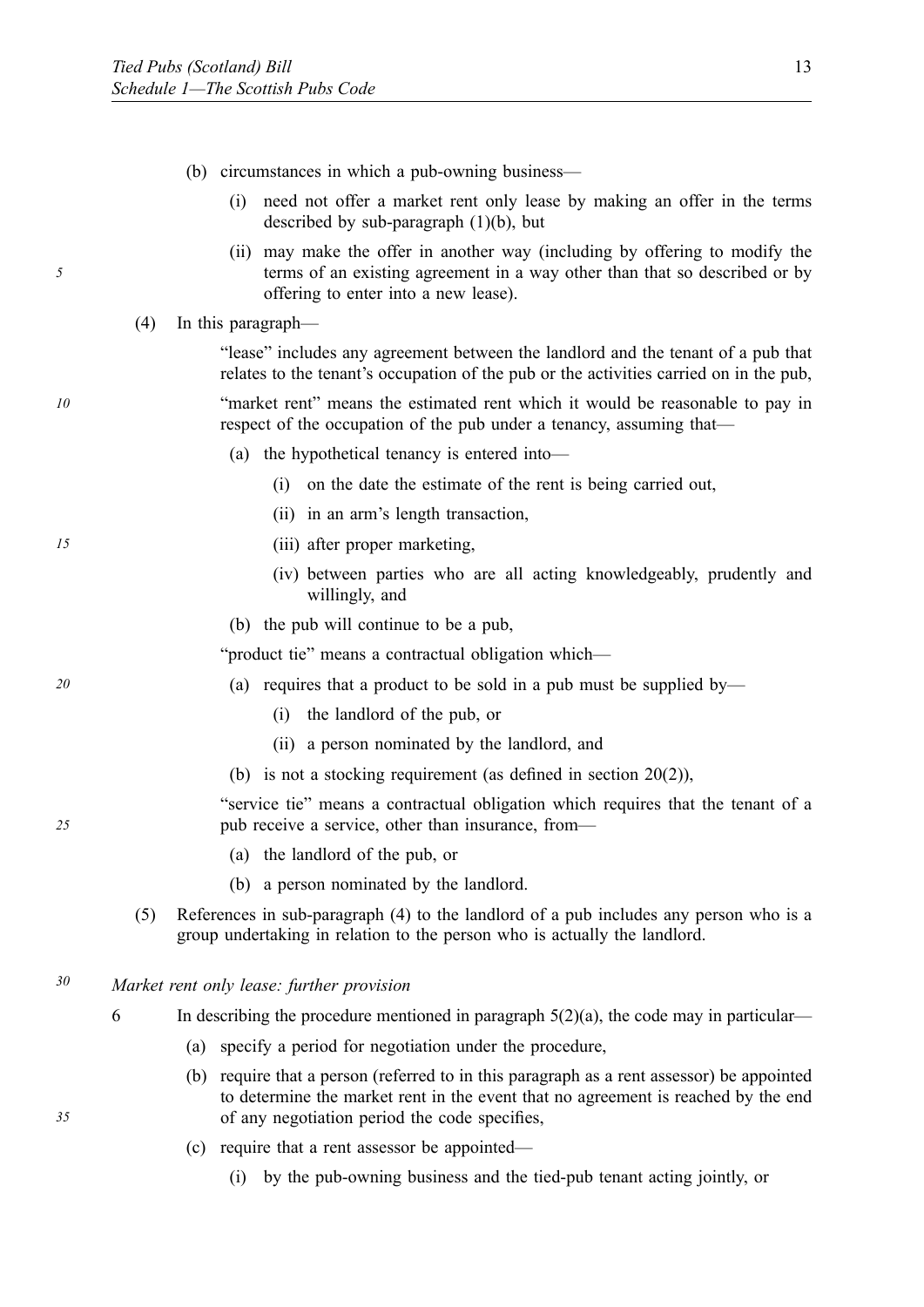- (ii) in the event that they cannot agree, by the adjudicator,
- (d) require that the adjudicator set criteria that a person must meet in order to be appointed as a rent assessor,
- (e) require that the rent assessor determine the market rent within a period specified in the code.

### *Generality of enabling power unaffected*

7 Nothing in this schedule is to be taken to limit the requirements and restrictions that may be imposed on pub-owning businesses by regulations under section 1.

# SCHEDULE 2

#### *10 (introduced by section 2)*

# SCOTTISH PUBS CODE ADJUDICATOR

# **PART 1**

# STATUS AND LIABILITY

#### *Legal personality*

*5* 

*15* 1 The adjudicator is, as such, to be regarded as a juristic person distinct from the person holding the office.

#### *Exclusion of Crown Status*

- 2 (1) The adjudicator—
	- (a) is not a servant or agent of the Crown, and
- *20* (b) does not enjoy any status, immunity or privilege of the Crown.
	- (2) Individuals working as the adjudicator's staff are not, on that account, to be regarded as civil servants.

### *Exemption from liability for damages*

- 3 (1) The following are exempt from liability in damages for any act or omission in the exercise (or purported exercise) of their functions—
	- (a) the adjudicator,
	- (b) persons working as the adjudicator's staff.
	- (2) Sub-paragraph (1) does not exempt a person from liability for doing, or not doing, something that is shown to have been done, or as the case may be not done, in bad faith.
	- (3) Sub-paragraph (1) does not prevent an award of damages being made in respect of an act or omission on the ground that it was unlawful as a result of section 6(1) of the Human Rights Act 1998.

*30*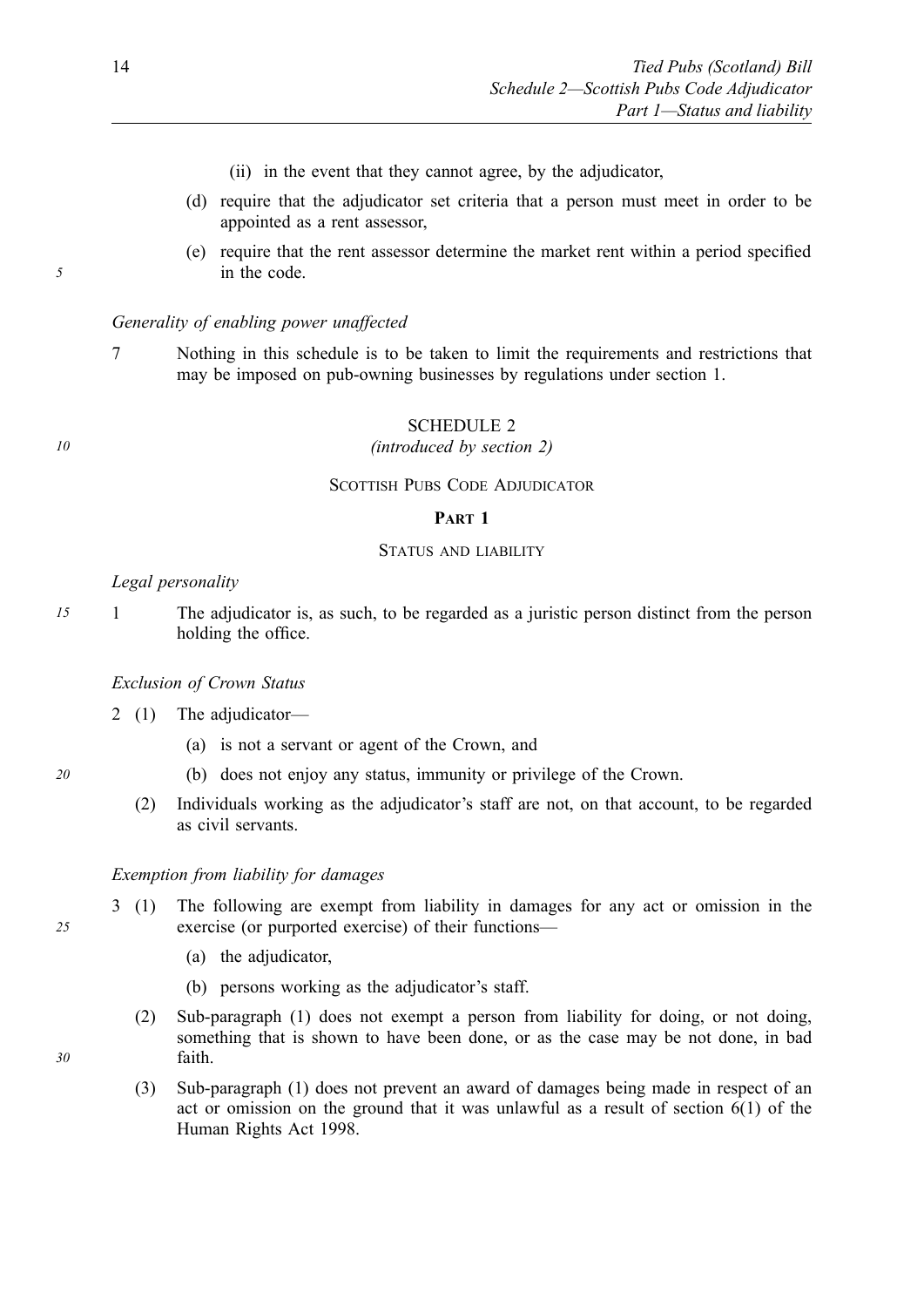#### **PART 2**

# **POWERS**

#### **CHAPTER 1**

#### POWER TO REQUIRE INFORMATION

*5 Imposition of requirement* 

- The adjudicator may, for a purpose mentioned in sub-paragraph (2), require a person to provide information that is in the person's possession or control. 4  $(1)$ 
	- (2) The purposes referred to in sub-paragraph (1) are—
		- (a) investigating a pub-owning business's compliance with the code,
- *10* (b) monitoring whether the requirement to comply with a direction given under section 9(2)(a) has been fulfilled,
	- (c) exercising functions in relation to the offer of a market rent only lease.
	- (3) A requirement under this paragraph to provide information may, in particular, be a requirement to—
- *15* (a) provide documents,
	- (b) provide information verbally.
	- (4) A requirement under this paragraph is imposed on a person by giving the person written notice—
		- (a) specifying—
- *20* (i) the information the person is required to provide, and
	- (ii) the way in which the person is required to provide it, and
	- (b) explaining that failing to comply with the requirement or providing false information in response to it may be an offence under this Chapter.
	- (5) For the purpose of sub-paragraph  $(4)(a)(ii)$ , specifying the way in which a person is required to provide information includes specifying—
		- (a) to whom it is to be provided,
		- (b) where it is to be provided,
		- (c) when, or the time by which, it is to be provided,
		- (d) the form and manner in which it is to be provided.
- *30* (6) If an individual is required to attend a particular place under this paragraph, the adjudicator must offer to pay any necessary travelling expenses.
	- (7) A person may not be required under this paragraph to do anything that the person could not be compelled to do in proceedings before the Court of Session.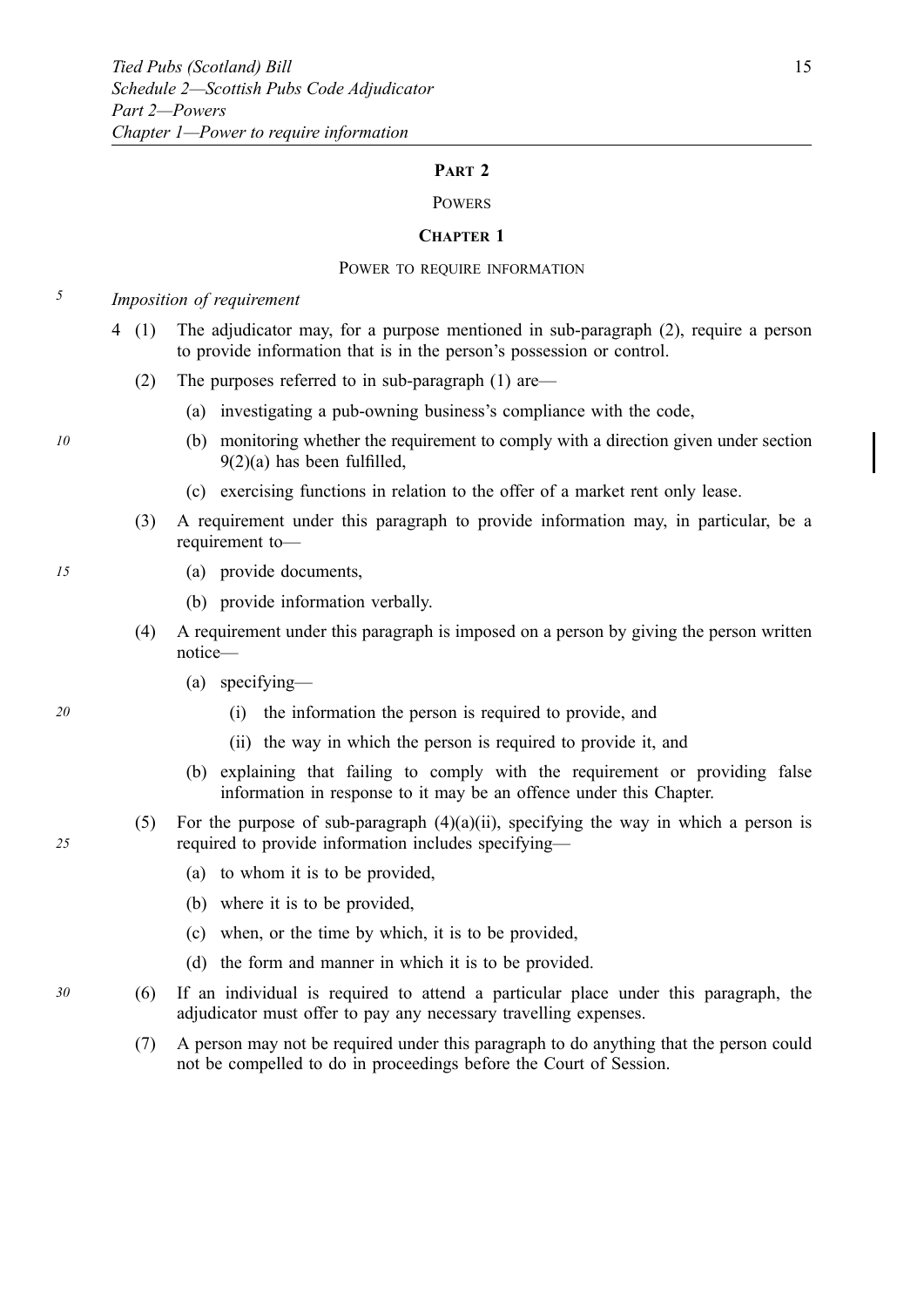# *Offence of failing to comply with requirement*

- 5 (1) A person commits an offence if—
	- (a) the person intentionally fails to comply with a requirement under paragraph 4 to provide information, and
- *5* (b) the person does not have a reasonable excuse for failing to comply.
	- (2) For the purpose of sub-paragraph (1)(a), a person is not to be regarded as having complied with a requirement under paragraph 4 to provide information unless the person provided the information in the way specified in the notice imposing the requirement.
	- (3) A person who commits an offence under sub-paragraph (1) is liable, on conviction, to a fine.
	- (4) On summary conviction, the fine may not exceed the statutory maximum.

# *Offence of providing false information*

- 6 A person commits an offence if, in response to a requirement under paragraph 4 to provide information, the person knowingly provides false information.  $6(1)$
- *15* (2) A person who commits an offence under sub-paragraph (1) is liable, on conviction, to a fine.
	- (3) On summary conviction, the fine may not exceed the statutory maximum.

# **CHAPTER 2**

#### OTHER POWERS

- *20 Power to advise on the code* 
	- 7 The adjudicator may give any person advice on any matter relating to the code.

# *Power to issue guidance*

- 8 (1) The adjudicator may prepare and make publicly available guidance about—
	- (a) the practices and procedures that the adjudicator intends to adopt in carrying out the functions of the adjudicator,
	- (b) the application of the code (or any provision of it),
	- (c) steps that pub-owning businesses need to take in order to comply with the code,
	- (d) any other matter relating to the code.
	- (2) The adjudicator must take any guidance that is being made publicly available by virtue of sub-paragraph (1) into account when exercising a function to which the guidance relates.
		- (3) Before preparing any guidance, the adjudicator must consult any person the adjudicator considers it appropriate to consult.

*25* 

*30*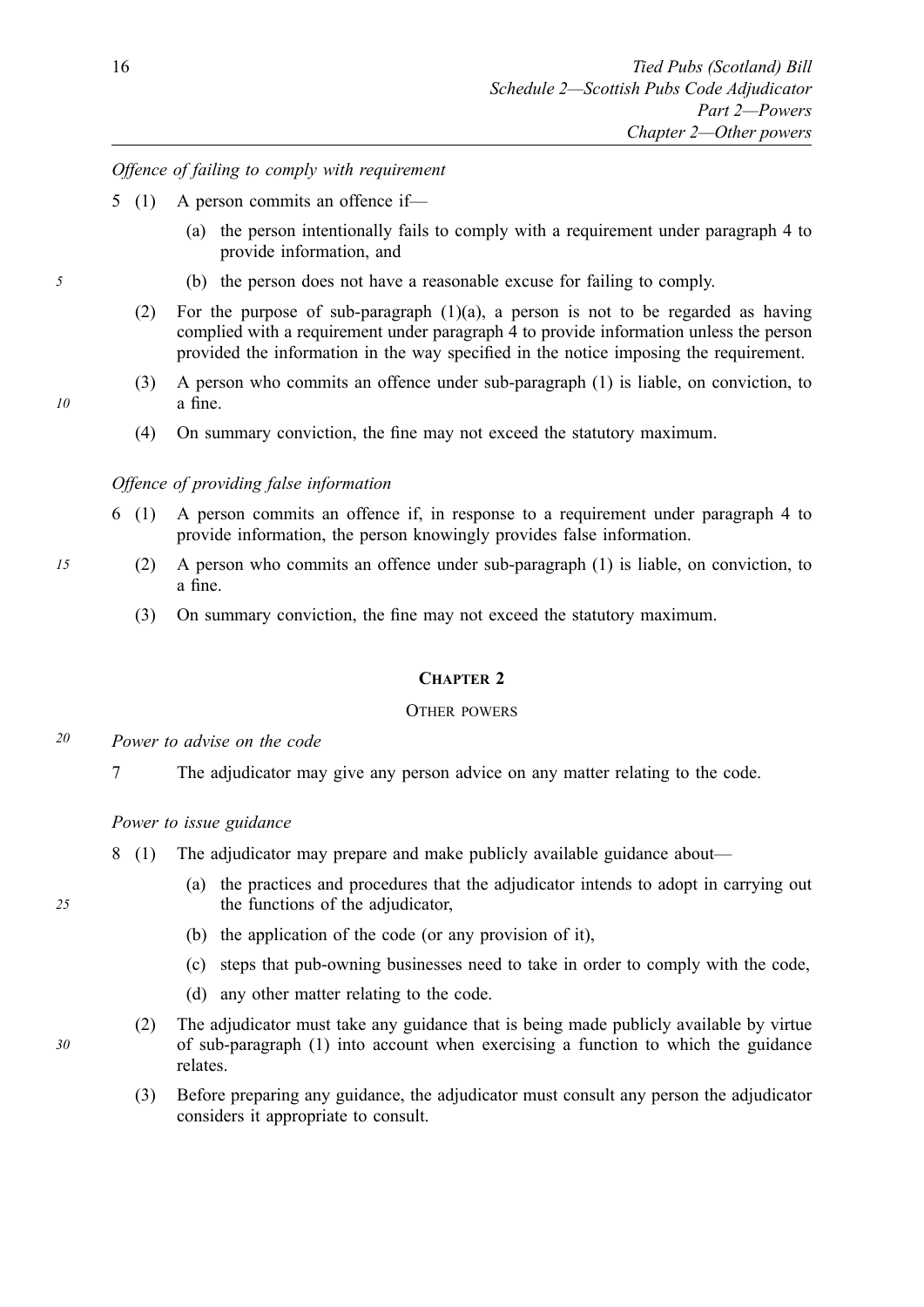# *General powers*

- 9 The adjudicator may do anything which appears to the adjudicator to be—
	- (a) necessary or expedient for the purposes of, or in connection with, the performance of the functions of the adjudicator, or
- *5* (b) otherwise conducive to the performance of those functions.

# **PART 3**

#### FUNDING AND OTHER SUPPORT

### **CHAPTER 1**

### ASSISTANCE FROM THE SCOTTISH MINISTERS

# *10 Loans*

- 10 The Scottish Ministers may—
	- (a) give loans to the adjudicator, and
	- (b) attach conditions (including conditions as to repayment and the payment of interest) to any loan given.
- *15 Other assistance* 
	- 11 The Scottish Ministers may provide staff, premises, facilities or other assistance to the adjudicator (with or without charge).

#### **CHAPTER 2**

#### LEVY FUNDING

- *20 Annual levy on pub-owning businesses* 
	- The adjudicator may impose a levy in respect of a financial year on any person who is, or was, a pub-owning business during the year.  $12(1)$ 
		- (2) But the levy may only be imposed in respect of a financial year if the Scottish Ministers have consented to its being imposed in respect of that year.

# *25 Amount of levy*

- The rate at which a person is to be charged the levy in respect of a financial year is to be set by the adjudicator.  $13(1)$ 
	- (2) The adjudicator may set different rates for different persons or descriptions of person.
	- (3) Any difference in the rate must be based on criteria broadly intended to reflect the expenses that the adjudicator has incurred, or expects to incur, in dealing with matters relating to different pub-owning businesses.
		- (4) The adjudicator is to set the rate (or rates) on the basis that the levy's purpose is to contribute towards meeting the adjudicator's expenses.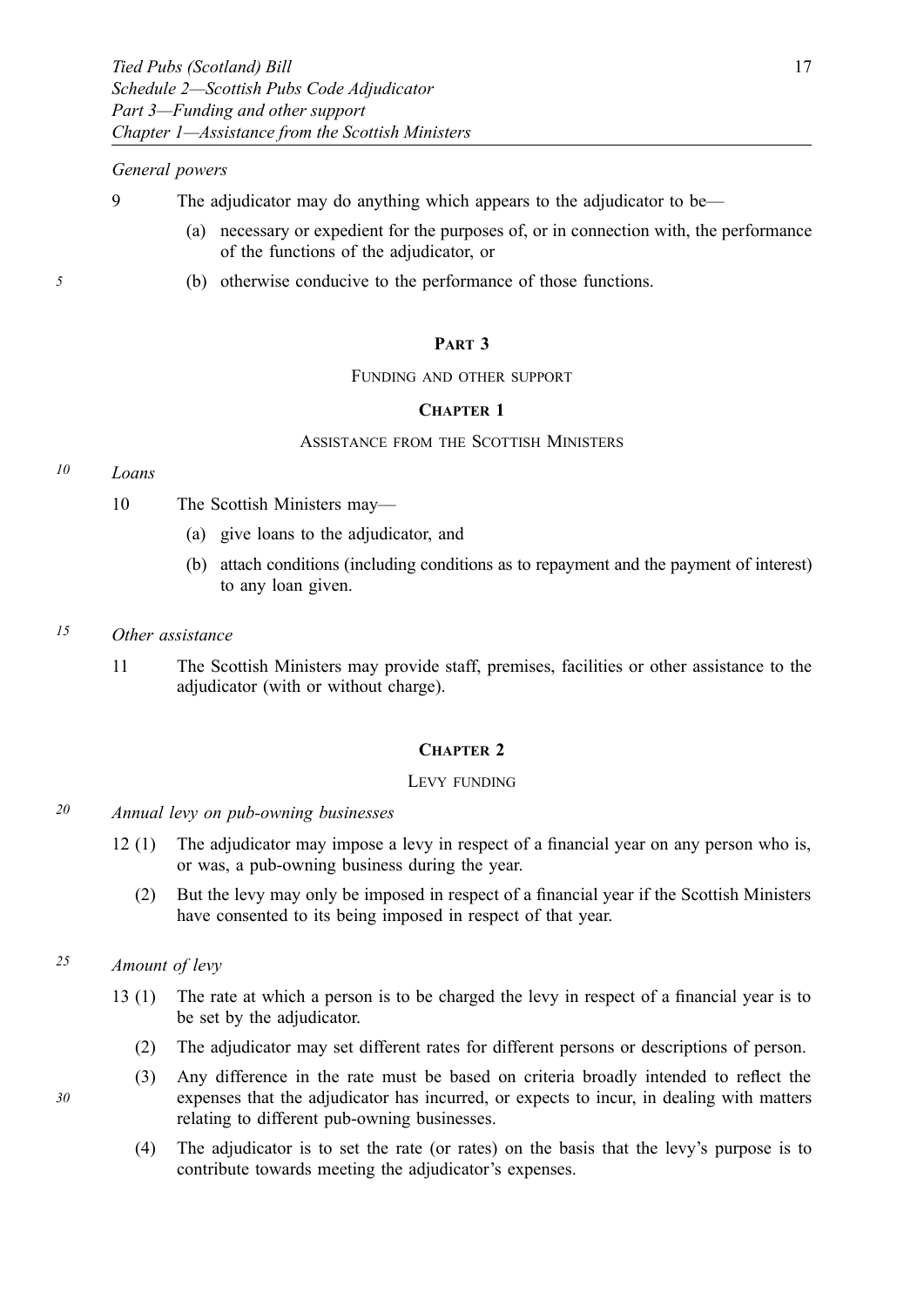- (5) In setting the rate (or rates) the adjudicator—
	- (a) must take into account any sums received or expected to be received from sources other than levy payments, and
	- (b) may take into account estimated as well as actual expenses.
- *5* (6) Having set the rate (or rates) for a financial year, the adjudicator must make publicly available—
	- (a) a statement of the rate (or rates) set,
	- (b) an explanation of the basis on which the rate setting was done, and
	- (c) if different rates are set, a statement of the criteria referred to in sub-paragraph (3) on the basis of which those rates were set.
	- (7) For the purposes of this paragraph, "expenses" includes payments made by virtue of paragraphs 22 and 24(2).

#### *Liability to pay*

- 14 (1) A person is liable to pay the adjudicator the chargeable amount in respect of a financial year if—
	- (a) the person is a person upon whom the levy may be imposed in respect of the year, and
	- (b) the person has received a charging notice from the adjudicator in respect of the year.

#### *20* (2) In this paragraph—

"chargeable amount" means the rate at which the person is to be charged the levy in respect of the financial year,

"charging notice" means a notice setting out—

- (a) the chargeable amount,
- *25* (b) when it is to be paid,
	- (c) how it is to be paid.

# *Rebate*

- 15 If, having collected the levy in respect of a financial year, the adjudicator has a surplus, the adjudicator may repay some or all of it to pub-owning businesses.  $15(1)$
- *30* (2) In sub-paragraph (1), "surplus" means the money held by the adjudicator at the end of a financial year, less the liabilities shown in the adjudicator's statement of accounts for the year.

### *Appeals*

- 15A A person on whom a levy is imposed under paragraph 12 may appeal to the sheriff against—
	- (a) the imposition of the levy,

*15* 

*10*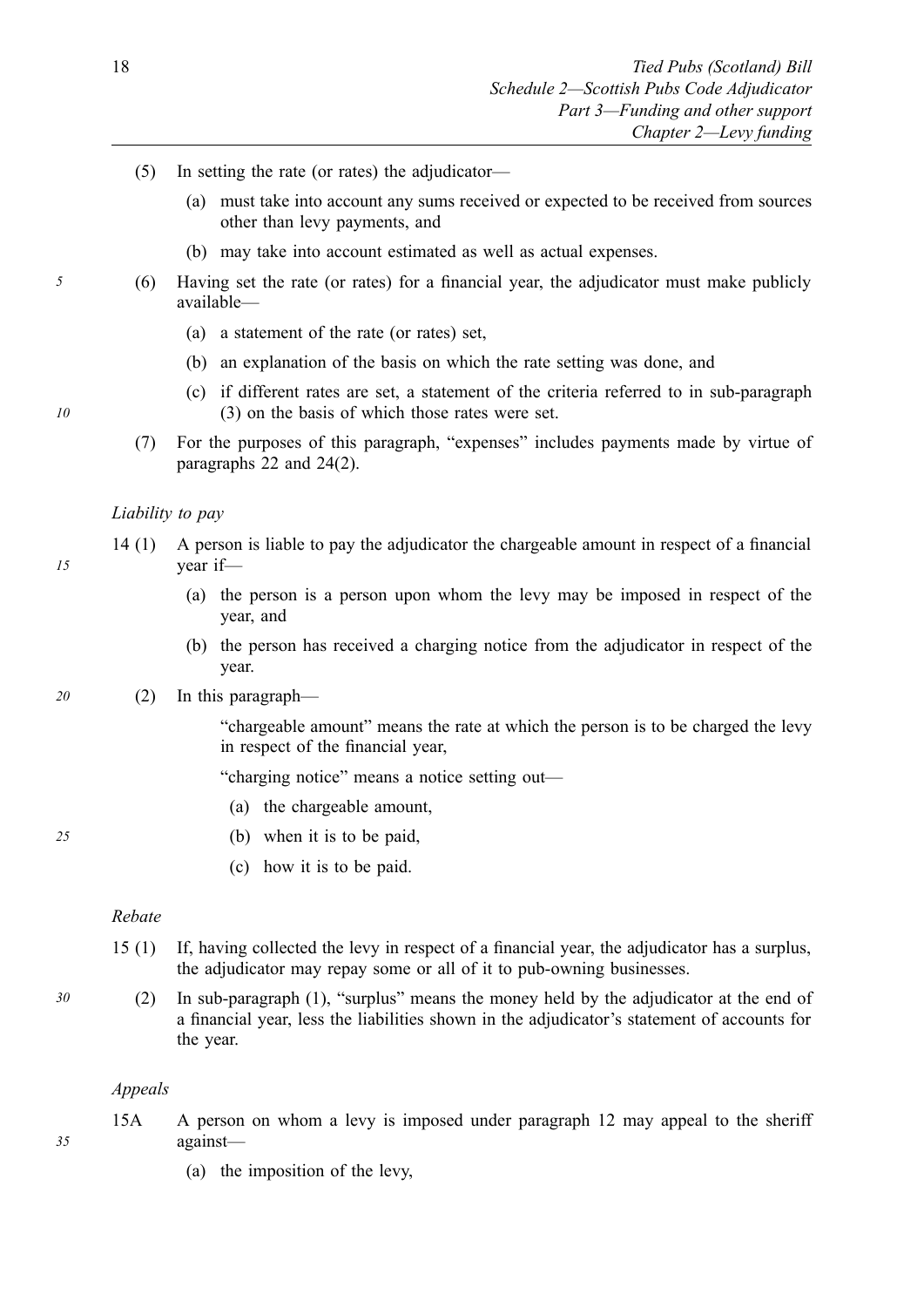(b) the amount of the levy.

# **PART 4**

#### **ACCOUNTABILITY**

# *Accounts and audit*

*5* 16 (1) The adjudicator must—

- (a) keep proper accounts and accounting records,
- (b) prepare in respect of each financial year a statement of accounts,
- (c) send a copy of the statement to the Auditor General for Scotland for auditing.
- (2) The adjudicator must comply with any direction which the Scottish Ministers give it in relation to the matters mentioned in sub-paragraph (1)(a) and (b).

# *Annual report*

- 17 (1) The adjudicator must, after each financial year—
	- (a) prepare and make publicly available a report of its activities during the year, and
	- (b) send a copy of the report to the Scottish Ministers.
- *15* (2) The Scottish Ministers are to lay before the Scottish Parliament a copy of each report received by them under sub-paragraph (1).
	- (3) A report under sub-paragraph (1) must include—
		- (a) a summary of—
			- (i) arbitrations conducted by the adjudicator,
- *20* (ii) investigations carried out by the adjudicator,
	- (iii) cases in which, at the end of an investigation, the adjudicator has taken enforcement action,
	- (iv) cases in which the adjudicator has exercised functions in relation to the offer of a market rent only lease,
- *25* (b) if the adjudicator has been monitoring whether the requirement to comply with a direction given under paragraph (a) or (b) of section  $9(2)$  has been fulfilled, an assessment about whether or not it has been.

#### *Information to Scottish Ministers*

18 The adjudicator must provide the Scottish Ministers with any information they require for the purpose of carrying out their functions under this Act.

*10*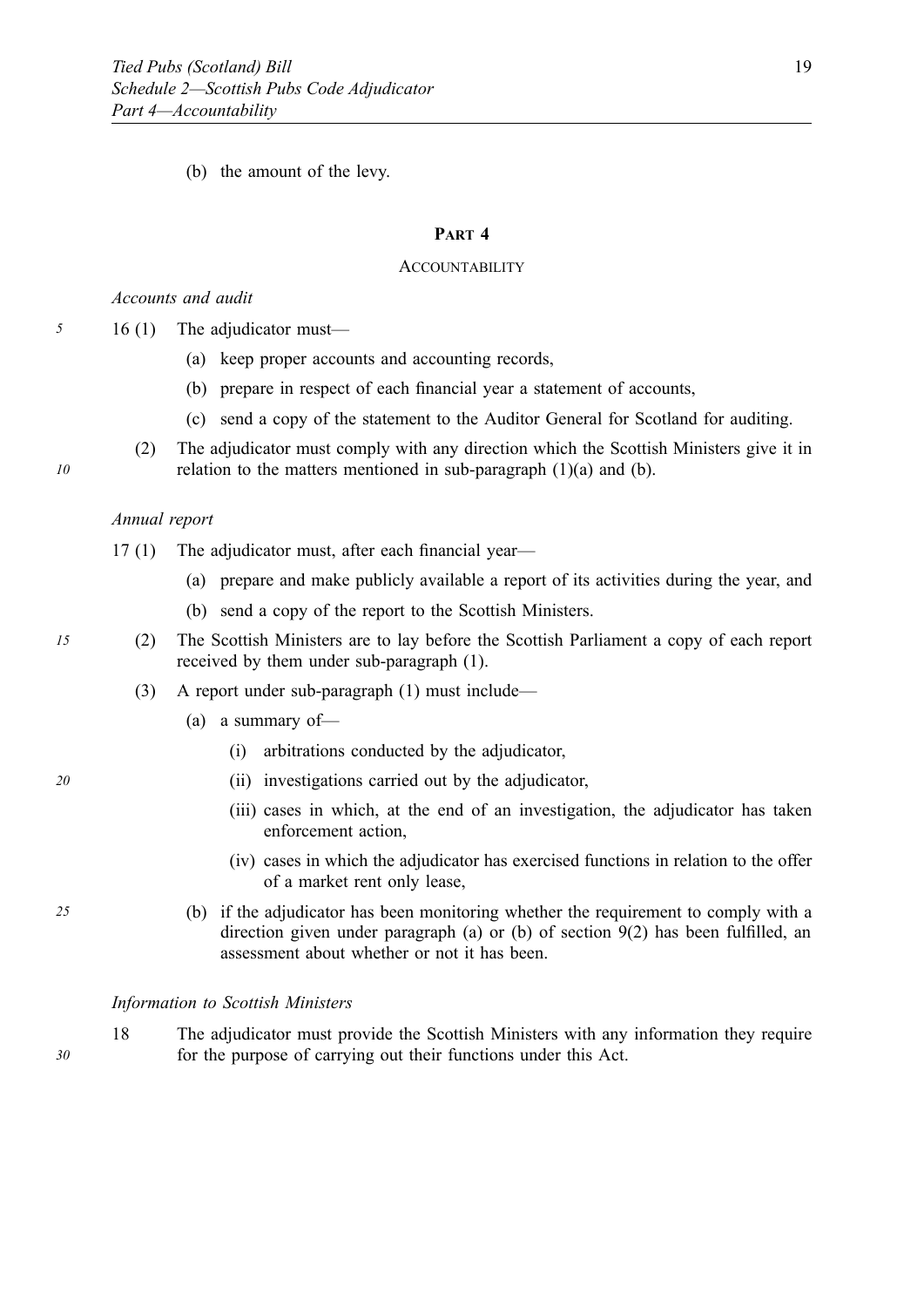# **PART 5**

#### APPOINTMENT AND TERMS AND CONDITIONS

*Appointment* 

19 (1) The adjudicator is to be appointed by the Scottish Ministers.

- *5* (2) In deciding whom to appoint, the Scottish Ministers must have particular regard to the importance of the adjudicator being impartial in balancing the interests of pub-owning businesses and tied-pub tenants.
	- (3) The Scottish Ministers may not appoint a person unless the Scottish Parliament has, by resolution, approved the Ministers doing so.
- *10* (4) The Scottish Ministers may not appoint the same individual to the office on more than 3 occasions.

### *Tenure*

- 20 (1) A person holds the office of Scottish Pubs Code Adjudicator until—
	- (a) the end of the period of appointment,
- *15* (b) the person resigns by giving written notice to the Scottish Ministers,
	- (c) the Scottish Ministers remove the person from the office on any of the following grounds—
		- (i) the person is unable, unwilling or unfit to perform the functions of the office,
		- (ii) there was a defect in the person's appointment to the office,
- *20* (iii) the person was appointed to the office on the basis that the person held, and would continue to hold, another office or position and the person has ceased to hold that office or position.
	- (2) In sub-paragraph (1)(a), "the period of appointment" means the period specified by the Scottish Ministers on appointing the person to the office.
- *25* (3) When appointing a person to the office the Scottish Ministers—
	- (a) must specify a period of appointment,
	- (b) may not specify a period of appointment that is longer than—
		- (i) 4 years beginning with the day that the appointment takes effect, if it is the first time the person has been appointed to the office, or
- *30* (ii) 3 years beginning with the day that the appointment takes effect, if the person has previously been appointed to the office.

# *Defect in appointment*

- A person's appointment to the office of Scottish Pubs Code Adjudicator is not void on account of any defect in the appointment.  $21(1)$
- *35* (2) If it comes to the Scottish Ministers' attention that there was a defect in the person's appointment to the office, the Scottish Ministers must remove the person from the office as soon as reasonably practicable.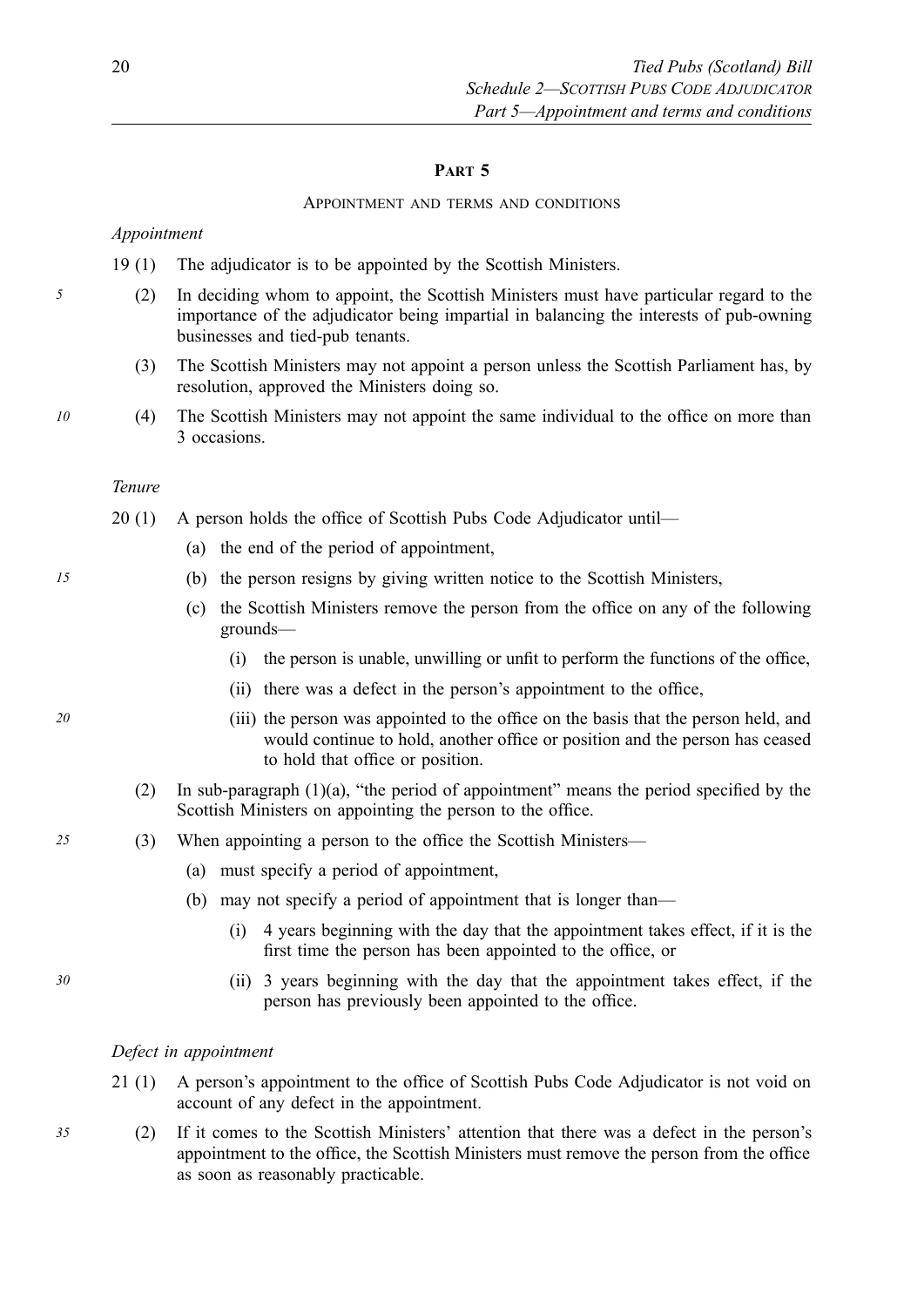- (3) Sub-paragraph (4) applies to an appointment to the office in the event that—
	- (a) the appointment is a re-appointment of an individual who was removed from the office in accordance with sub-paragraph (2), and
	- (b) no other person has been appointed to the office in the period between the individual's removal and re-appointment.
- (4) If this sub-paragraph applies to an appointment—
	- (a) the appointment is not to be counted for the purpose of paragraph 19(4), and
	- (b) the maximum period of appointment that the Scottish Ministers may specify is whatever was left of the individual's last period of appointment immediately before the individual was removed from the office.
- (5) For the purpose of sub-paragraph (4)(b), if the defect in the person's last appointment to the office was that a longer period of appointment was specified than paragraph 20(3)(b) permits, the last specified period of appointment is to be treated as the maximum permitted period.

# *15 Remuneration*

- 22 The adjudicator may, in accordance with a determination by the Scottish Ministers, pay to, or in respect of, the person holding the office of Scottish Pubs Code Adjudicator—
	- (a) remuneration,
	- (b) allowances (including expenses),
- *20* (c) sums by way of, or in respect of, pensions.

*Other terms and conditions* 

23 The Scottish Ministers may determine the terms and conditions of the adjudicator in relation to matters not covered by this schedule.

# **PART 6**

### *25* STAFF

*Secondees* 

- The adjudicator may make arrangements for persons to be seconded to the adjudicator to serve as members of the adjudicator's staff.  $24(1)$ 
	- (2) The arrangements may include provision for payments by the adjudicator to either or both—
		- (a) the person with whom the arrangements are made,
		- (b) the person seconded to the adjudicator's staff.
	- (3) Before making arrangements under sub-paragraph (1), the adjudicator's policies on the following matters must be approved by the Scottish Ministers—
- *35* (a) the number of staff to be seconded,

*30* 

- 
-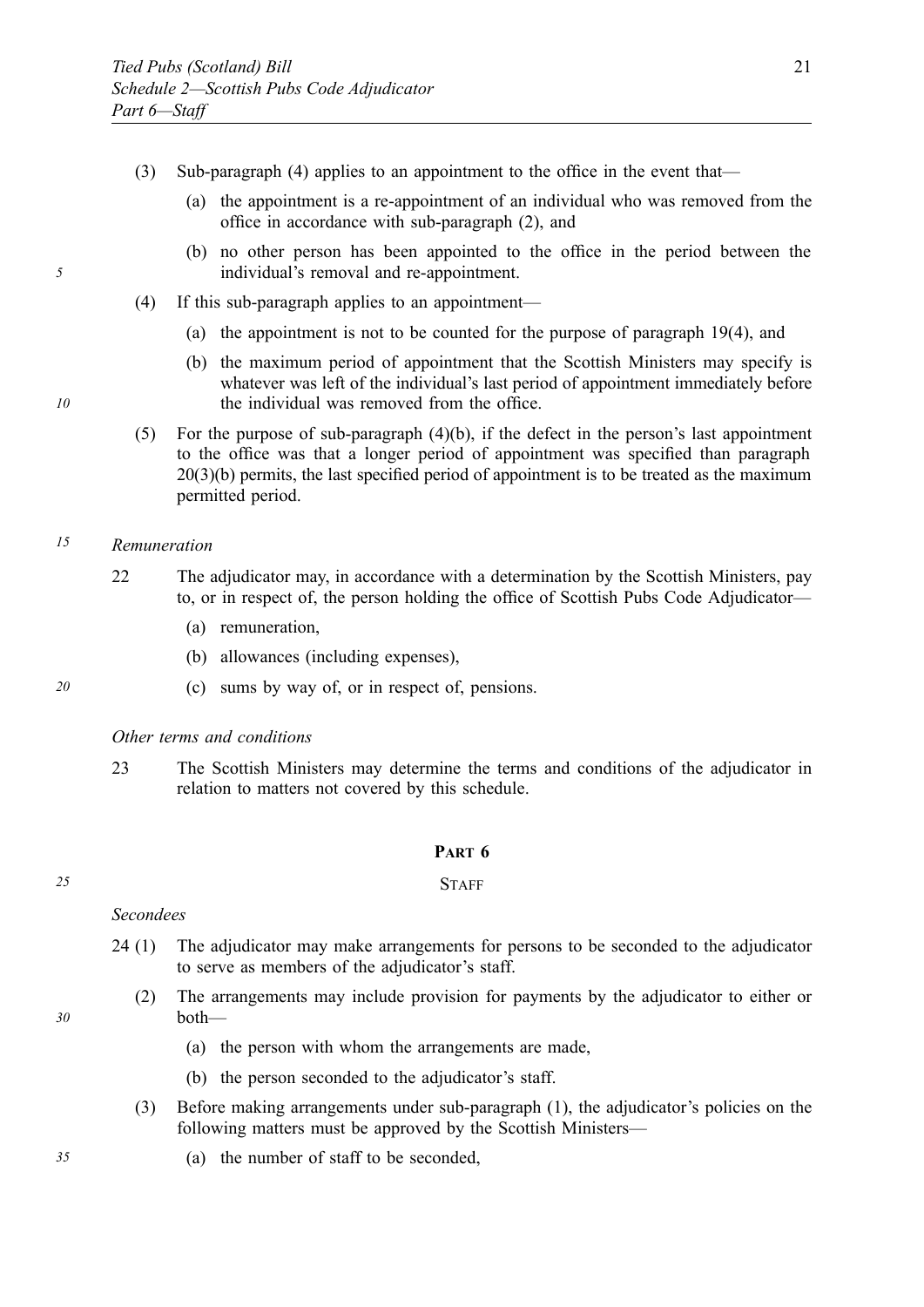- (b) payments to be made to, or in respect of, seconded staff,
- (c) the terms and conditions on which staff are to be seconded.